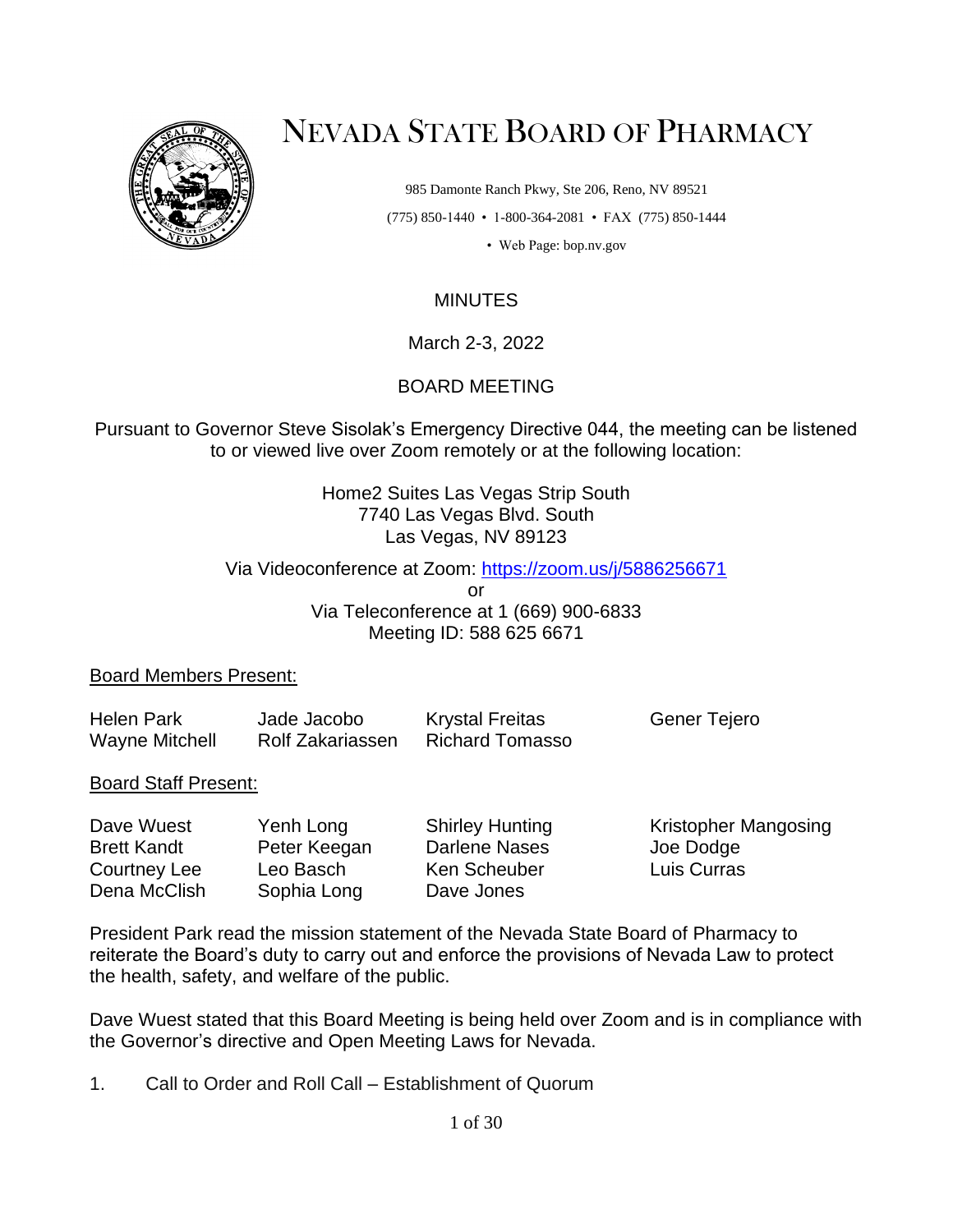President Park performed the roll call. All Board members were present and a quorum was established.

2. Public Comment March 2 2022, 9:00 AM

There was no public comment.

## $\Diamond$  CONSENT AGENDA  $\Diamond$

The Consent Agenda contains matters of routine acceptance. The Board Members may approve the consent agenda items as written or, at their discretion, may address individual items for discussion or change.

3. Approval of the January 12-13, 2022, Meeting Minutes (**FOR POSSIBLE ACTION)**

Board discussion ensued.

Board Action:

Motion: Jade Jacobo moved to approve January Board meeting minutes.

Second: Wayne Mitchell

Action: Passed unanimously.

- 4. 4.1 Applications for Out-of-State Medical, Devices, Equipment and Gases License (NAC 639.6944) – Non-appearance (**FOR POSSIBLE ACTION)**
	- A. Bioness Inc. Valencia, CA
	- B. CPAP.com Stafford, TX
	- C. DRUGSOURCE, INC. Elk Grove Village, IL
	- D. Lantz Medical, Inc. Indianapolis, IN
	- 4.2 Applications for Out-of-State Wholesaler License (NRS 639.233) Nonappearance (**FOR POSSIBLE ACTION**)

## **Background Check Not Required by Law.**

- 4.2.1 Distributor for Single Manufacturer (NAC 639.593(7)(e))
- 4.2.2 Manufacturer (NAC 639.593(7)(d))
- E. American Regent, Inc. New Albany, OH<br>F. Cvoress. Hawthorn and Macoven Brenty
- Cypress, Hawthorn and Macoven Brentwood, TN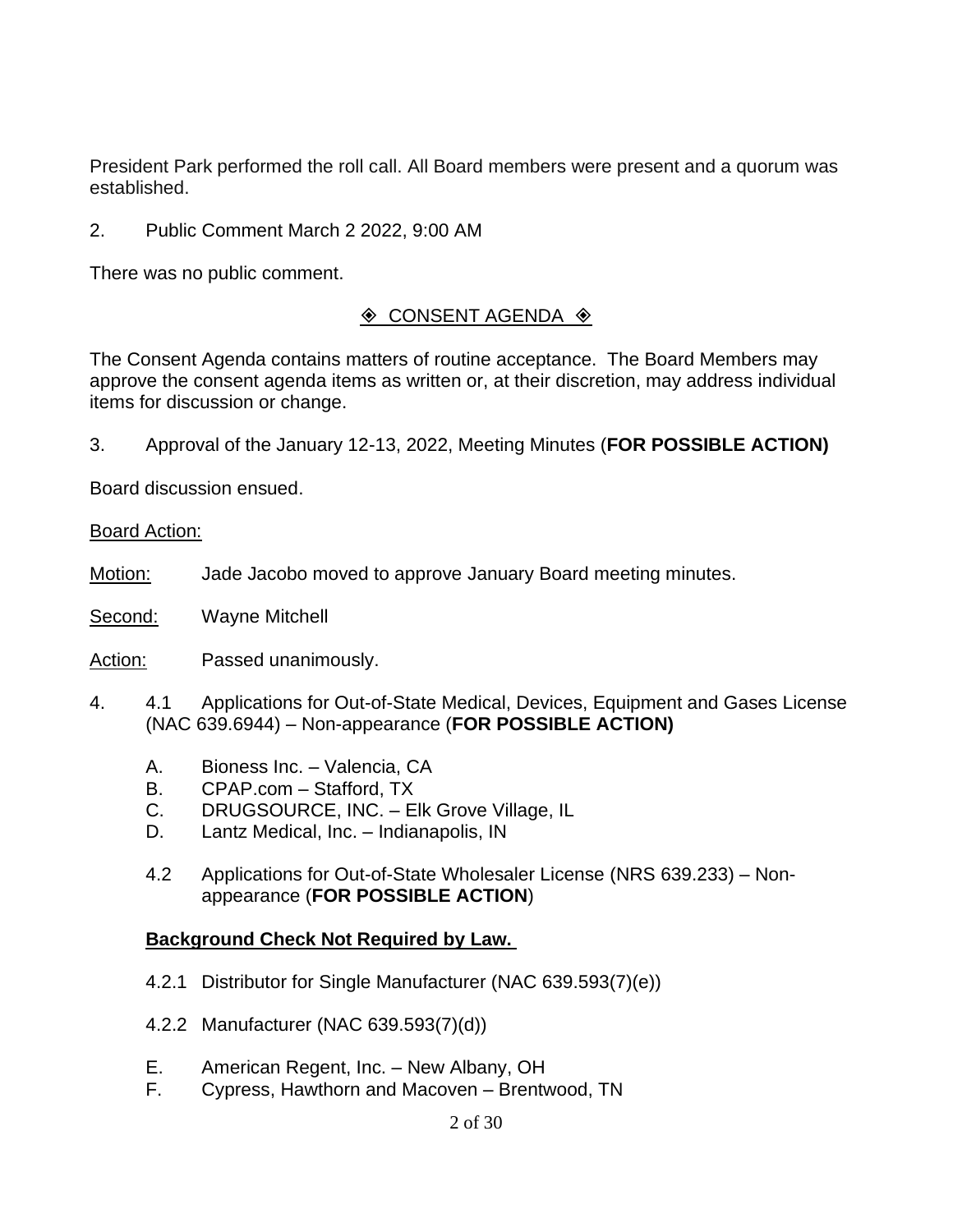- G. Grove Pharmaceuticals Miami, FL
- H. North American Rescue, LLC Greer, SC
- I. Noven Pharmaceuticals, Inc. Miami, FL
- J. Padagis US LLC Minneapolis, MN
- K. RVL Pharmaceuticals, Inc. Bridgewater, NJ
- L. Waylis Therapeutics LLC Wixom, MI
- M. Xeris Pharmaceuticals, Inc. Chicago, IL
- 4.2.3 Publicly Traded (NAC 639.593(7)(a))
- N. Agile Therapeutics, Inc. Princeton, NJ
- 4.2.4 VAWD-Accredited (NAC 639.593(7)(c))
- O. BioCareSD Tempe, AZ
- P. Health Coalition, Inc. Doral, FL
- Q. Padagis South Carolina LLC Duncan, SC
- R. UPS Supply Chain Solutions, Inc. Fairdale, KY
- 4.2.5 Manufacturer and VAWD-Accredited (NAC 639.593(7)(c) and (d))
- S. AmerisourceBergen Drug Corporation Whitestown, IN
- T. Den-Mat Holdings, LLC Lompoc, CA
- U. Millstone Medical Outsourcing, LLC Olive Branch, MS
- 4.2.6 Publicly Traded and Manufacturer (NAC 639.593(7)(a) and (d))
- V. DENTSPLY North America LLC Lancaster, PA
- 4.2.6 Publicly Traded and VAWD-Accredited (NAC 639.593(7)(a) and (c))

## **4.2.7 Background checks completed in compliance with NRS 639.500. No Disqualifying Events.**

- W. Cardio Partners, Inc. Woodruff, WI
- X. DHL Supply Chain (USA) Knoxville, TN
- Y. My Medical Supply Little Rock, AR
- Z. Optum Wholesale, Inc. Covina, CA
- AA. SpecialtyCare, Inc. Nashville, TN
- 4.3 Application for Nevada Pharmacy License (NRS 639.230) Non-appearance **(FOR POSSIBLE ACTION)**
- BB. Omnia Pharmacy Inc. Las Vegas, NV
- CC. Save Mart Pharmacy #551 Carson City, NV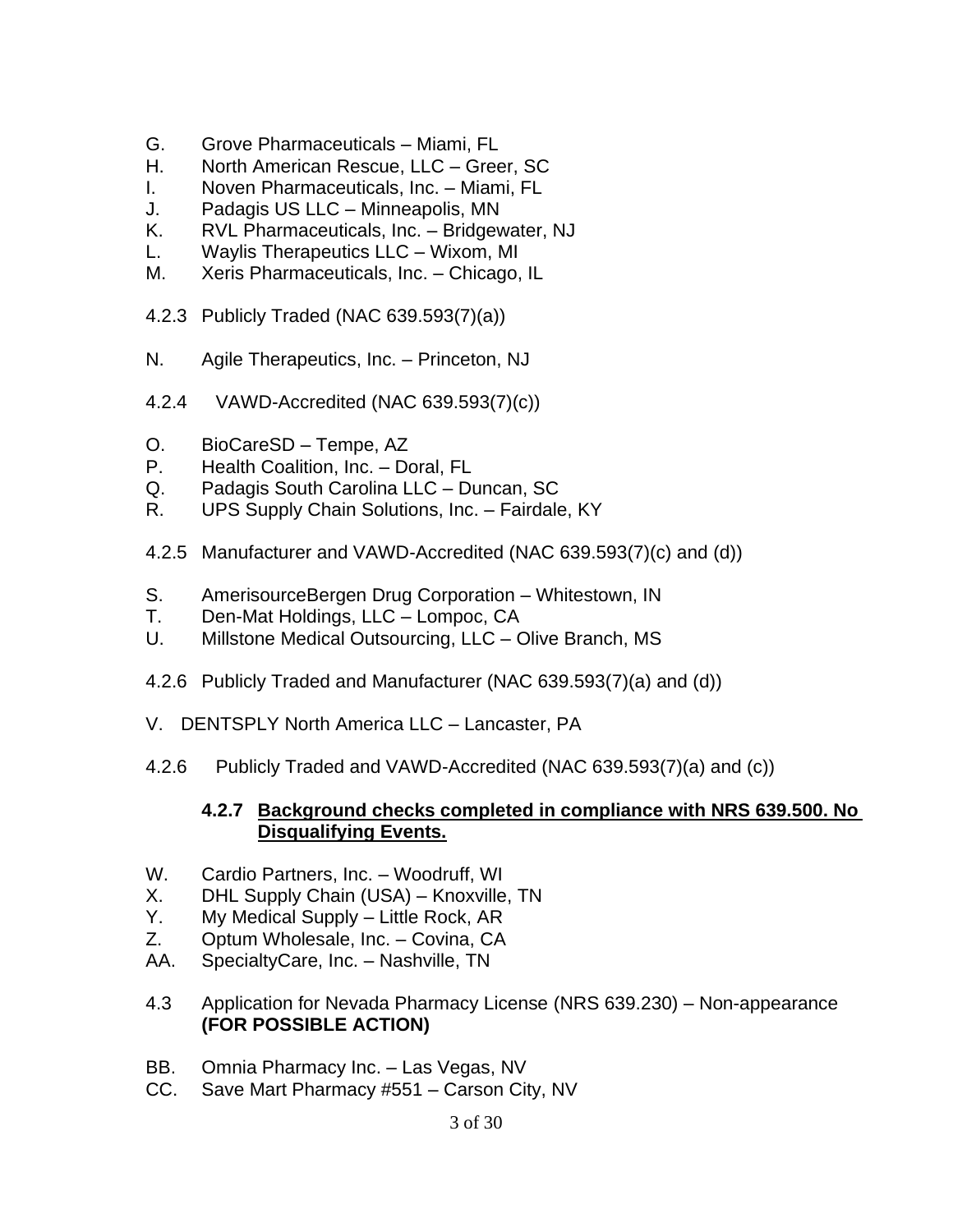- DD. Save Mart Pharmacy #552 Carson City, NV
- EE. Save Mart Pharmacy #553 Reno, NV
- FF. Save Mart Pharmacy #554 Reno, NV
- GG. Save Mart Pharmacy #555 Reno, NV
- HH. Save Mart Pharmacy #556 Reno, NV
- II. Save Mart Pharmacy #559 Reno, NV
- 4.4 Application for Nevada Compounding Pharmacy License (NRS 639.230) Nonappearance **(FOR POSSIBLE ACTION)**
- 4.5 Application for Out-of-State Pharmacy License (NRS 639.2328) Nonappearance **(FOR POSSIBLE ACTION)**
- JJ. Allergy Partners Therapeutics Asheville, NC
- KK. Apex Specialty Pharmacy Riverside, MO
- LL. Avel eCare Pharmacy San Antonio, TX
- MM. CTCA/Rx Newnan, GA
- NN. Healthcare Pharmacy LLC Phoenix, AZ
- OO. HomeCare Rx, Inc. Fairfield, NJ
- PP. InfuCare Rx of LA Kenner, LA
- QQ. InfuCare Rx of MD –Cumberland, MD
- RR. IV Solutions Rx Tampa, FL
- SS. MedWiseRx Austin, TX
- TT. Optime Care Inc. Earth City, MO
- UU. Premise Health Wellness Center Brentwood, TN
- VV. Simple Meds, LLC Indianapolis, IN
- 4.6 Application for Out-of-State Compounding Pharmacy License (NRS 639.230) Non-appearance – **(FOR POSSIBLE ACTION)**

4.7 Applications for Nevada Medical, Devices, Equipment and Gases License (NAC 639.6942) – Non-appearance (**FOR POSSIBLE ACTION**)

Jade Jacobo recused herself from 4Z as she works for the company.

President Park commented that 4CC-4II has been continued to a future Board meeting.

Board discussion ensued.

- Motion: Wayne Mitchell moved to approve the Consent Agenda excluding agenda items 4CC-4II and 4Z.
- Second: Rolf Zakariassen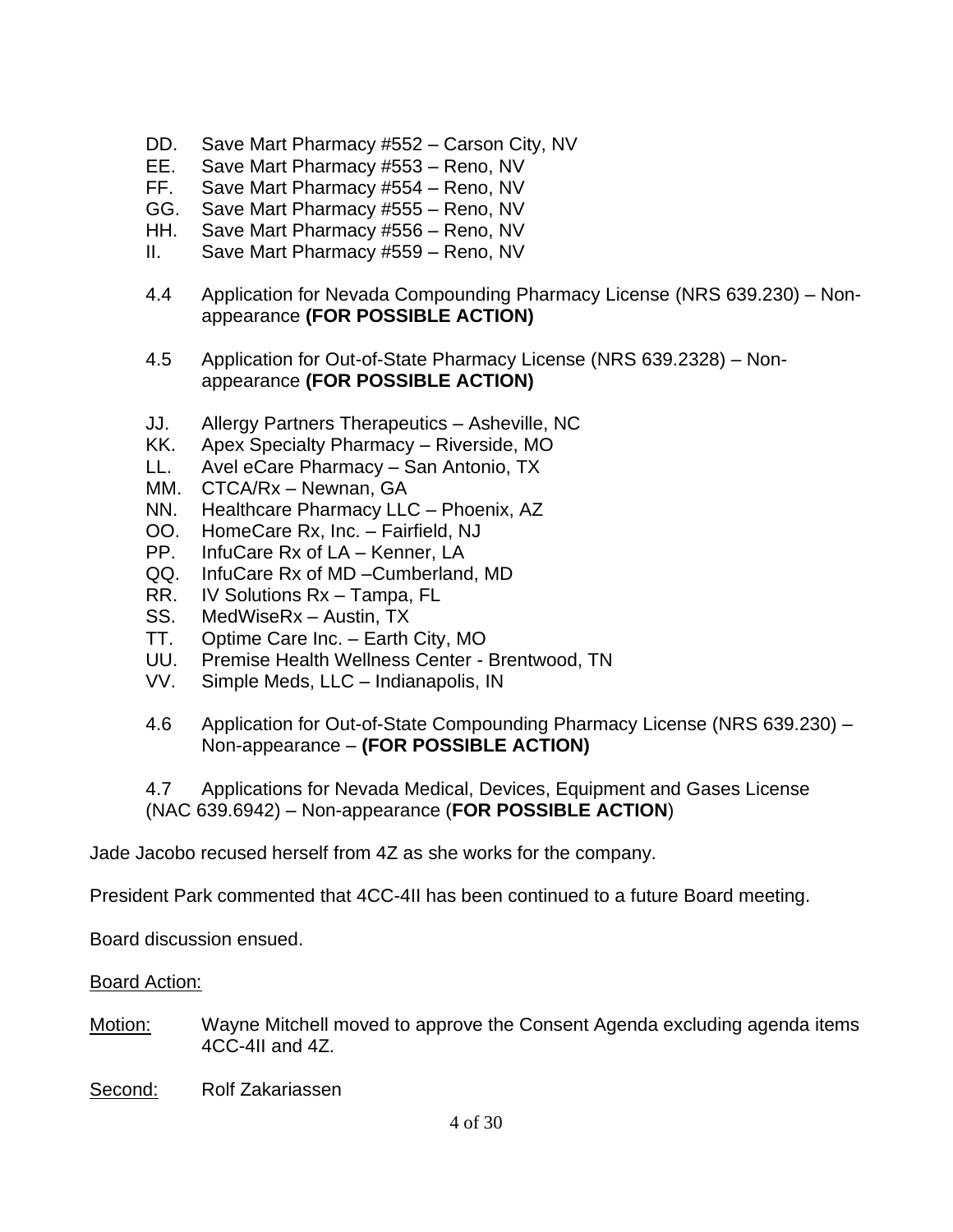## Action: Passed unanimously.

## Board Action:

Motion: Krystal Freitas moved to approve Consent Agenda Item 4Z.

Second: Wayne Mitchell

Action: Passed unanimously (Jacobo recused).

# $\Diamond$  REGULAR AGENDA  $\Diamond$

- 5. Disciplinary hearings pursuant to NRS 639.247. (**FOR POSSIBLE ACTION**)
	- A. Kinex Medical Company, LLC (21-039-MP-S)

Lyn Beggs appeared as counsel on behalf of Kinex Medical Company.

Michael Buckholdt, President, appeared and was sworn in by President Park prior to answering questions and offering testimony.

Brett Kandt made an opening statement on the charges that Kinex operated without proper licensure.

Ms. Beggs and Mr. Kandt stipulated to the exhibits and transcript of the April 2021 appearance before the Board included in the Board Book on pages 1751-1847.

Ms. Beggs made an opening statement that Kinex had no malintent, had already paid \$10,000 in fines, and no longer intends to engage in business in Nevada.

Ms. Beggs called Mr. Buckholdt as a witness and examined him on the events that occurred.

The Board questioned Mr. Buckholdt.

Ms. Beggs made a closing statement and asserted that there was no evidence for the third and fifth causes of action.

Board discussion ensued.

## Board Action:

Motion: Jade Jacobo moved to find that the Board has jurisdiction over this matter and make findings of fact consistent with paragraphs 1-21 of Notice of Intended Action and Accusation.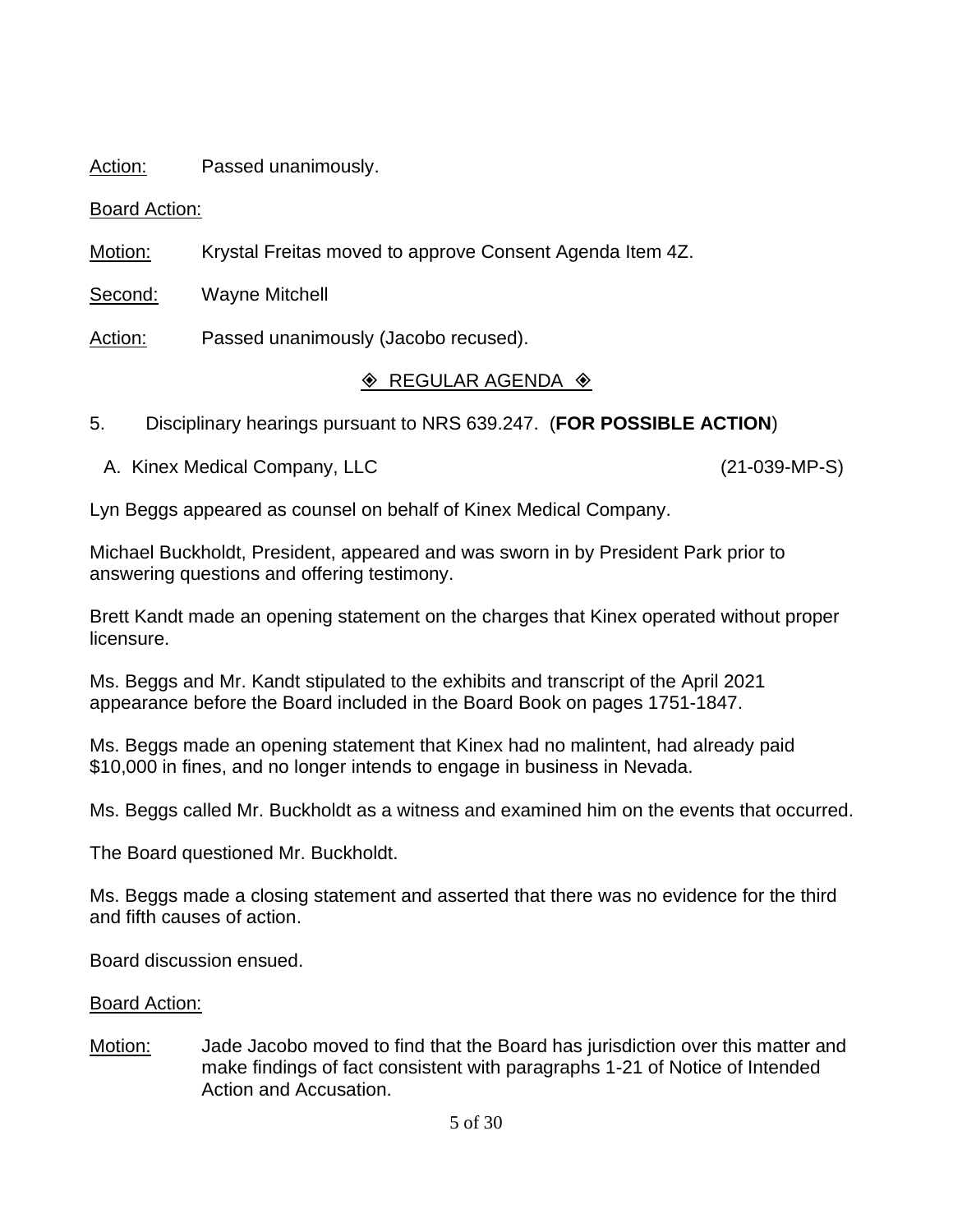Second: Gener Tejero

Action: Passed unanimously.

Board discussion ensued.

The Board decided to vote on each cause of action separately.

#### Board Action:

- Motion: Jade Jacobo moved to find Kinex Medical Company guilty of the first cause of action.
- Second: Gener Tejero
- Action: Passed unanimously.

## Board Action:

Motion: Jade Jacobo moved to find Kinex Medical Company guilty of the second cause of action.

Second: President Park

Action: Passed unanimously.

## **Board Action:**

Motion: Gener Tejero moved to find Kinex Medical Company guilty of the third cause of action.

Second: Wayne Mitchell

- Aye: Park, Freitas, Zakariassen, Mitchell, Tomasso, Tejero Nay: Jacobo
- Action: Motion carries.

- Motion: Gener Tejero moved to find Kinex Medical Company not guilty of the fourth cause of action.
- Second: Wayne Mitchell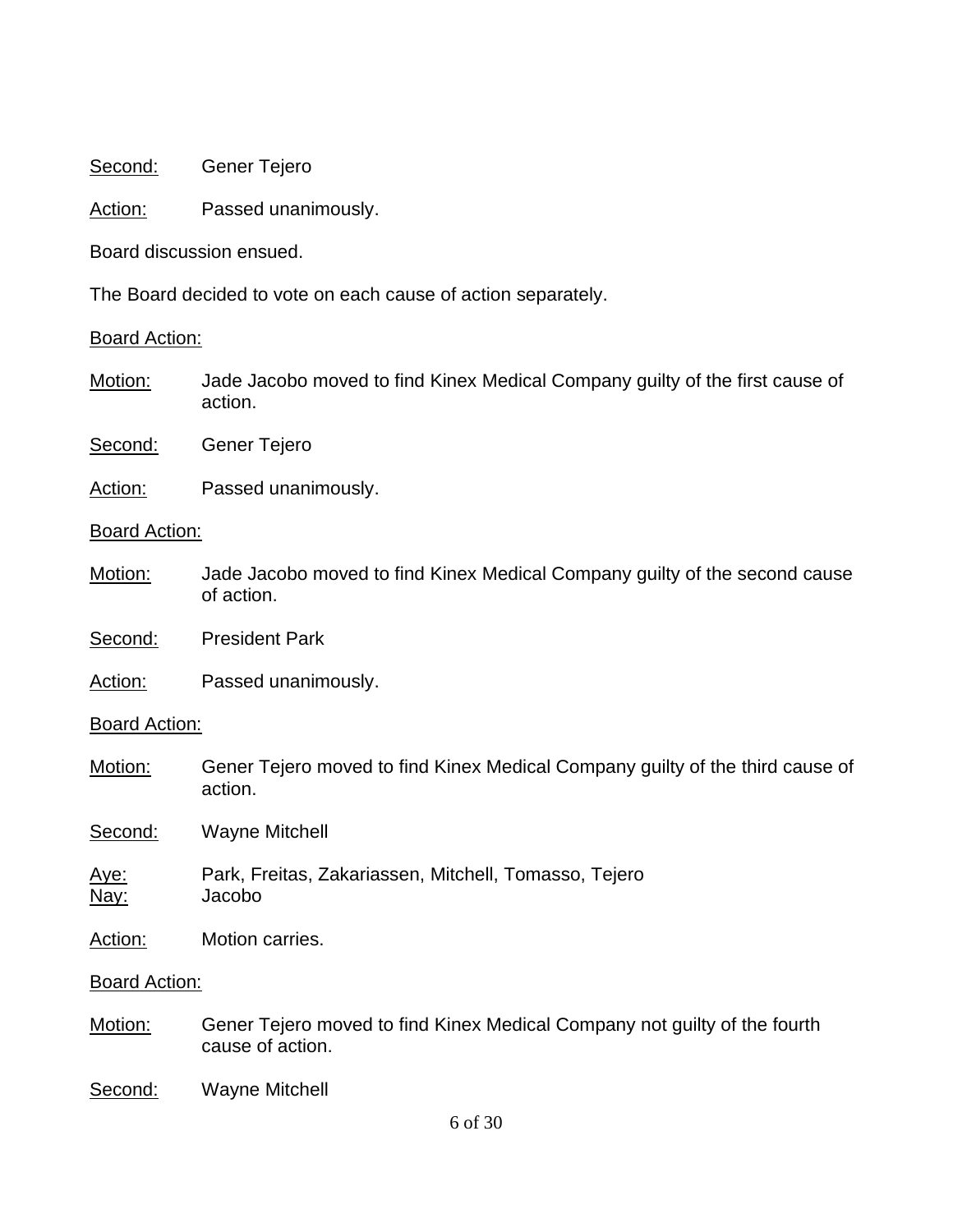## Action: Passed unanimously.

## Board Action:

- Motion: Gener Tejero moved to find Kinex Medical Company not guilty of the fifth cause of action.
- Second: Rolf Zakariassen

Action: Passed unanimously.

Board discussion ensued on potential discipline for Kinex Medical Company.

## Board Action:

Motion: Richard Tomasso moved to suspend Kinex Medical Company, License No. MP00623, until October 31, 2022 if Kinex decides to renew their license they shall appear before the Board.

Second: President Park

Board discussion ensued.

Aye: Park, Freitas, Tomasso, Mitchell, Zakariassen Nay: Jacobo, Tejero

Action: Motion carries.

Krystal Freitas was excused from the meeting at 11:26 AM.

D. Lesli Ann Hewitt-Spears, DVM (21-112-CS-N)

Thomas Donaldson appeared as counsel on behalf of Lesli Ann Hewitt-Spears.

Lesli Ann Hewitt-Spears appeared and was sworn in by President Park prior to answering questions and offering testimony.

Mr. Kandt presented a proposed stipulation for the Board's consideration on pages 1921- 1924 of the Board book.

Board discussion ensued.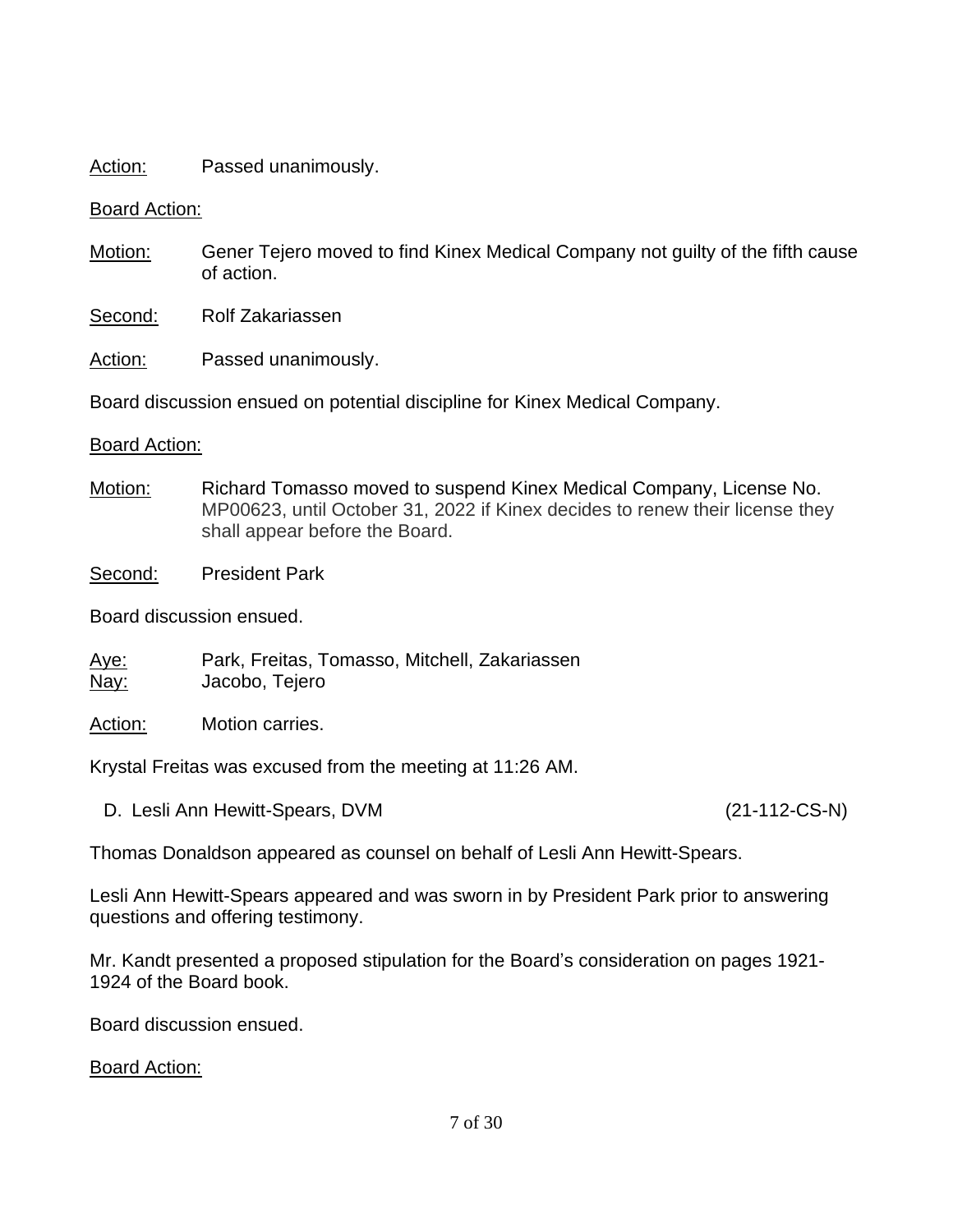Motion: Wayne Mitchell moved to approve the proposed Stipulation and Order as presented by Mr. Kandt.

Second: Jade Jacobo

Action: Passed unanimously (Freitas not present).

G. Order to Show Cause: Richard Washinsky, MD (19-232-CS-S)

Richard Washinsky appeared and was sworn in by President Park prior to answering questions and offering testimony.

Kevin Murphy appeared as counsel on behalf of Richard Washinsky.

Courtney Lee, General Counsel for the Nevada Board of Pharmacy, prosecuted the case regarding Dr. Washinsky not following his Order with the Board.

Mr. Murphy commented to the Board that Dr. Washinsky's response is not included in the Board book.

Board discussion ensued.

President Park offered if they would like to table until 1:30 PM so that they can redact the document.

Mr. Murphy agreed.

B. Darrel Foth, RPH (21-186-RPH-N)

Darrel Foth appeared and was sworn in by President Park prior to answering questions and offering testimony.

Mr. Kandt made an opening statement on the charges of diversion of a controlled substance by Mr. Foth.

The Board questioned Mr. Foth on the events that occurred with his disclosure.

Mr. Forth provided background on the diversion and the steps of his pharmacist recovery program with Maximus.

Board discussion ensued.

Mr. Kandt requested that the Board make findings of fact consistent with paragraphs 1-3 of the Notice of Intended Action and Accusation.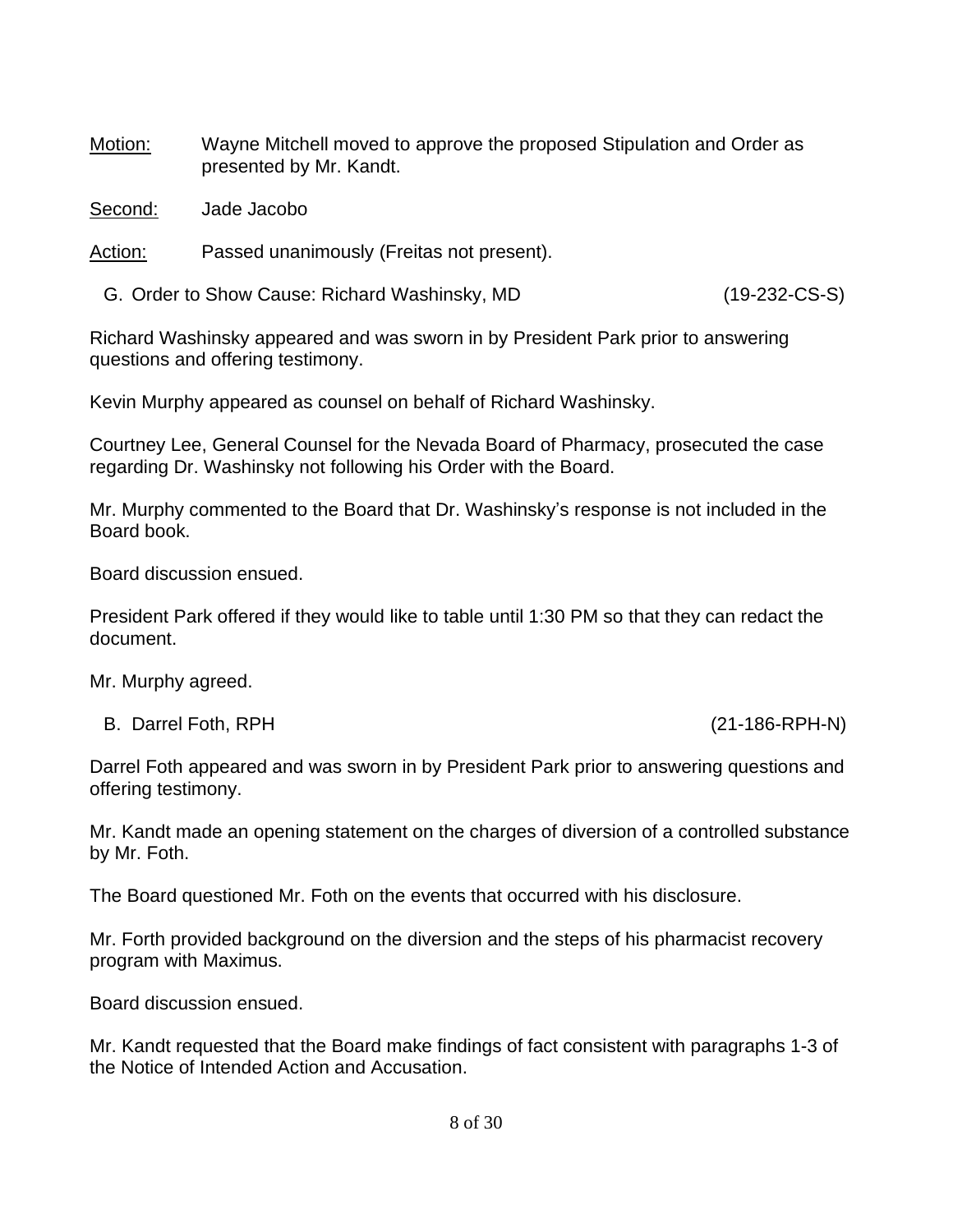## Board Action:

Motion: Jade Jacobo moved to make findings of fact consistent with paragraphs 1-3 of the Notice of Intended Action and Accusation.

Second: Rolf Zakariassen

Action: Passed unanimously.

Mr. Kandt requested that the Board make conclusions of law consistent with paragraphs 9-12 of the Notice of Intended Action and Accusation and find respondent guilty of all four causes of action.

## Board Action:

- Motion: Jade Jacobo moved to make conclusions of law consistent with paragraphs 9- 12 of the Notice of Intended Action and Accusation and find the respondent guilty of all four causes of action.
- Second: Rolf Zakariassen
- Action: Passed unanimously.

Mr. Kandt proposed in conjunction with renewal the following penalties: Respondent's Certificate of Registration No, 15593 be revoked, stay the revocation and place on probation with conditions for four years requiring compliance with the California Board of Pharmacy's Order and prohibit working as a managing pharmacist or owning a pharmacy. Upon completion of probation, Mr. Foth's registration will be fully restored.

## Board Action:

Motion: Jade Jacobo moved to revoke Respondent's Certificate of Registration No, 15593, then stay the revocation and place on probation with conditions for four years requiring compliance with the California Board of Pharmacy's Order and prohibit working as a managing pharmacist or owning a pharmacy. Upon completion of probation, Mr. Foth's registration will be fully restored.

Second: Rolf Zakariassen

Action: Passed unanimously.

9. Application for Pharmacist Registration Renewal (NRS 639.127) – Appearance. (**FOR POSSIBLE ACTION)**

Darrel Foth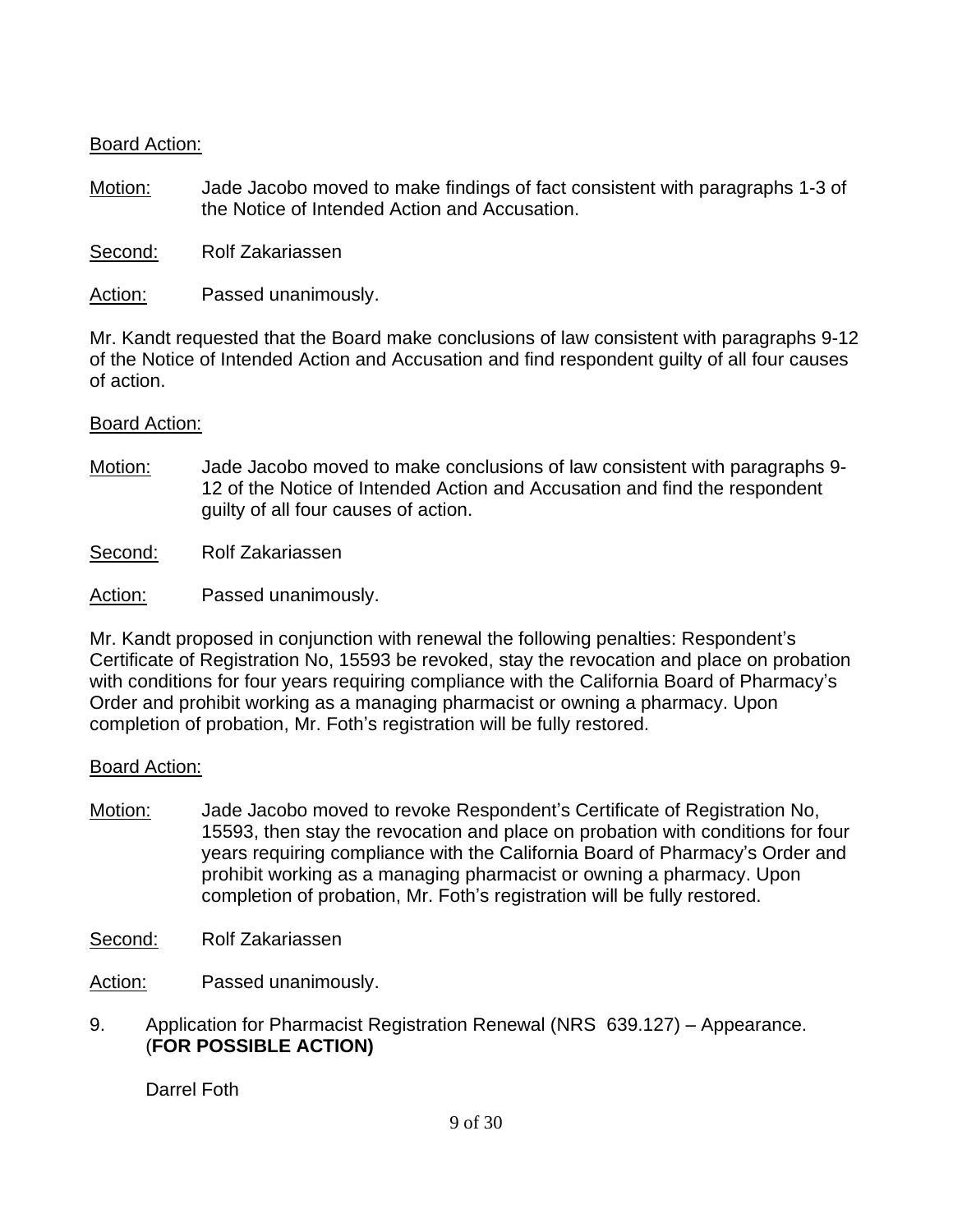This matter was addressed in Agenda Item 5B.

Mr. Wuest commented that Mr. Foth's pharmacist registration has already been renewed.

5. Disciplinary hearings pursuant to NRS 639.247. (**FOR POSSIBLE ACTION**)

G. Order to Show Cause: Richard Washinsky, MD (19-232-CS-S)

Krystal Freitas returned to the meeting at 11:37 AM.

The Board resumed the hearing for Dr. Washinsky.

Ms. Lee called Dave Jones as a witness.

Dave Jones, Compliance Coordinator for the Nevada Board of Pharmacy, appeared and was sworn in by President Park prior to answering questions and offering testimony.

Ms. Lee questioned Mr. Jones.

Mr. Jones provided testimony about the total number of controlled prescriptions authorized by Dr. Washinsky, and the number of unique patients. The number of patients who were queried was approximately 72%. Mr. Jones additionally provided 2 specific patient examples where Dr. Washinsky did not query the PMP database at all.

Ms. Lee wanted to clarify that the Order to Show Cause on page 1945 of the Board Book has a typographical error which should state 219 not 119 in paragraph 3.

Mr. Murphy cross-examined Mr. Jones.

Ms. Lee called Dr. Washinsky as a witness and questioned him.

Mr. Murphy requested President Park to enter his exhibit into the record.

Ms. Lee made a limited objection that the documents provided are not the same time range as the period that Mr. Jones pulled Dr. Washinsky's PMP report.

President Park admitted the exhibit into the record.

Mr. Murphy cross-examined Dr. Washinsky.

Ms. Lee requested clarification from Dr. Washinsky on if he shared his credentials, or login information and password, with other people.

Dr. Washinsky confirmed that he shared his credentials.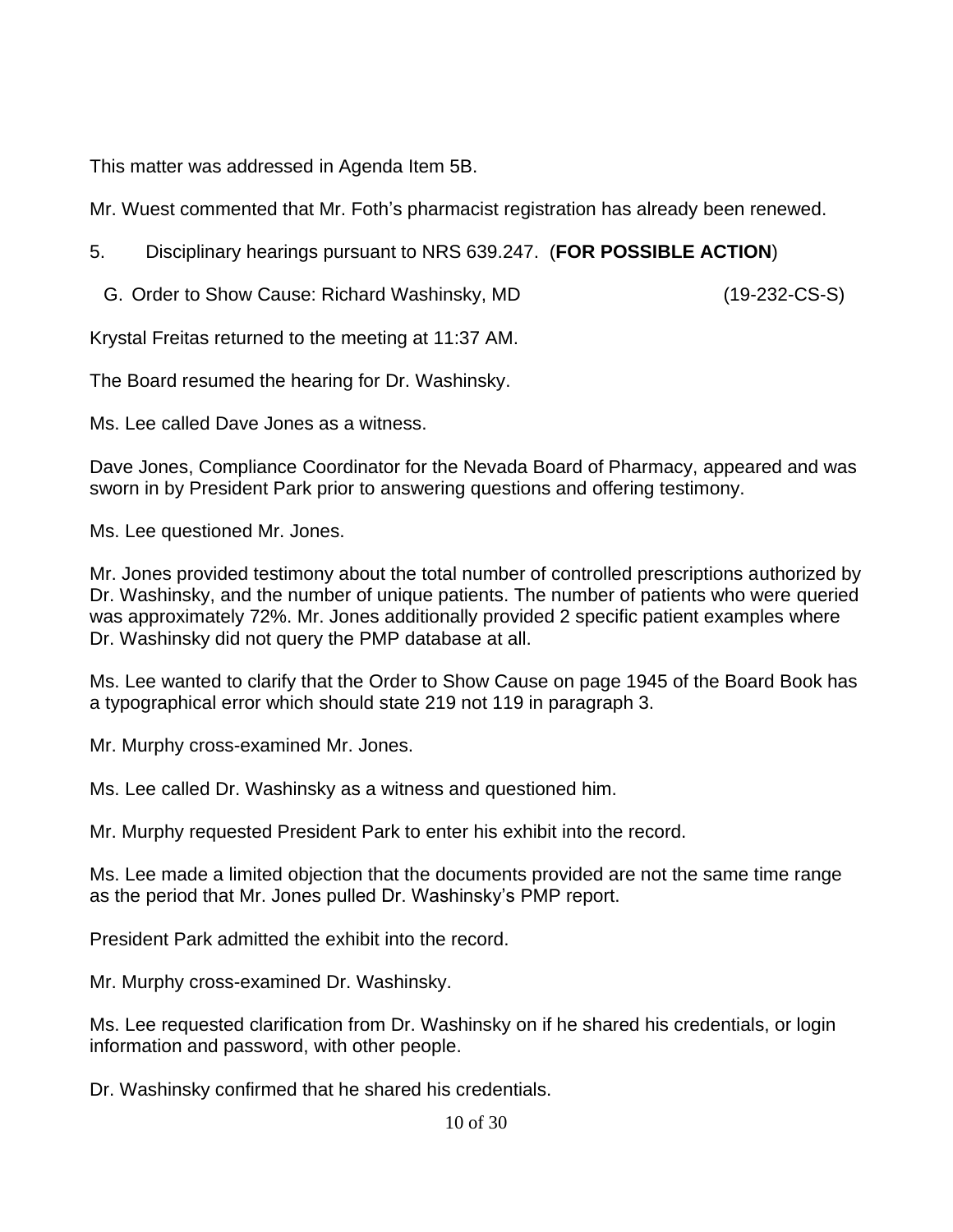Ms. Lee advised that sharing his credentials is prohibited.

The Board questioned Dr. Washinsky.

Dr. Washinsky admitted that he did not query every single patient in the PMP database.

Ms. Lee commented that Dr. Washinsky did not follow the Order as he failed to query myRx as required by NRS 453.164(7) at least once every 6 months; Dr. Washinsky also failed to query each patient as required by NRS 639.23507(1) upon initial prescription of a controlled substance, and thereafter every 90 days.

Mr. Murphy commented that this investigation is incomplete and request Board to review their response before deciding.

Board discussion ensued.

## Board Action:

Motion: Wayne Mitchell moved to approve the Order to Show Cause for Dr. Richard Washinsky.

Wayne Mitchell amended his motion.

# Board Action:

Motion: Wayne Mitchell moved that the evidence presented shows that Dr. Richard Washinsky violated the terms of his Order.

Second: Jade Jacobo

Action: Passed unanimously.

Board discussion ensued on the proposed discipline for Dr. Washinsky.

- Motion: Wayne Mitchell moved to suspend Dr. Richard Washinsky's Controlled Substance Registration No. CS06491 for a period of 180 days, effective immediately. Dr. Washinsky should contact the Board to get trained and go over the obligations for the Prescription Monitoring Program (PMP), and the probation for his original Order be extended for 48 months effectively immediately.
- Second: Jade Jacobo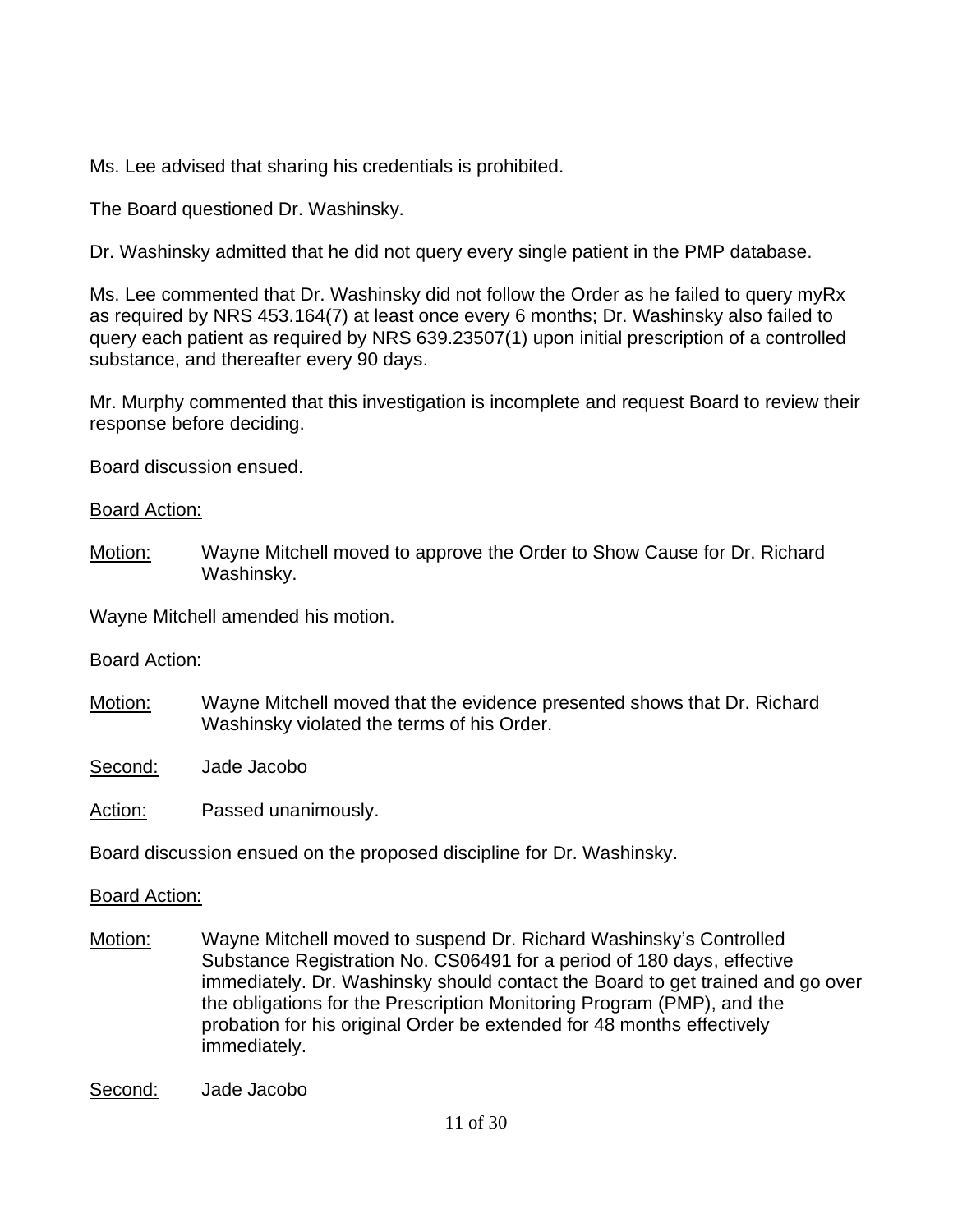## Action: Passed unanimously.

Richard Tomasso and Krystal Freitas were excused from the meeting at 3:15 PM.

J. Mahendra DeFonseka, MD (21-215-CS-S)

Mahendra DeFonseka appeared and was sworn in by President Park prior to answering questions and offering testimony.

Peter Keegan, General Counsel for the Nevada Board of Pharmacy, prosecuted the case regarding prescribing a controlled substance with an expired license.

Mr. Keegan provided a proposed Stipulation and Order for the Board's consideration.

The Stipulation and Order proposes the following penalties for Dr. DeFonseka: 1) public reprimand; 2) pay a fine of \$5,000; 3) pay \$750 to partially reimburse the Board for recoverable attorney's fees and costs incurred in investigating and prosecuting this matter.

Dr. DeFonseka agreed to enter a payment plan for the Board's consideration.

Board discussion ensued.

Jade Jacobo commented that the effective date of this Order should state "30 days".

Mr. Keegan agreed to update the Stipulation and Order.

Richard Tomasso and Krystal Freitas returned to the meeting at 3:24 PM.

Board Action:

Motion: Jade Jacobo moved to approve the proposed Stipulation and Order as presented by Mr. Keegan with changes to include the effective date to state, "30 days".

Second: Wayne Mitchell

Action: Passed unanimously.

I. Marcia Clevesy, APRN (21-214-CS-S)

No representative was present on behalf of Marcia Clevesy.

Mr. Keegan prosecuted the case regarding prescribing a controlled substance with an expired license.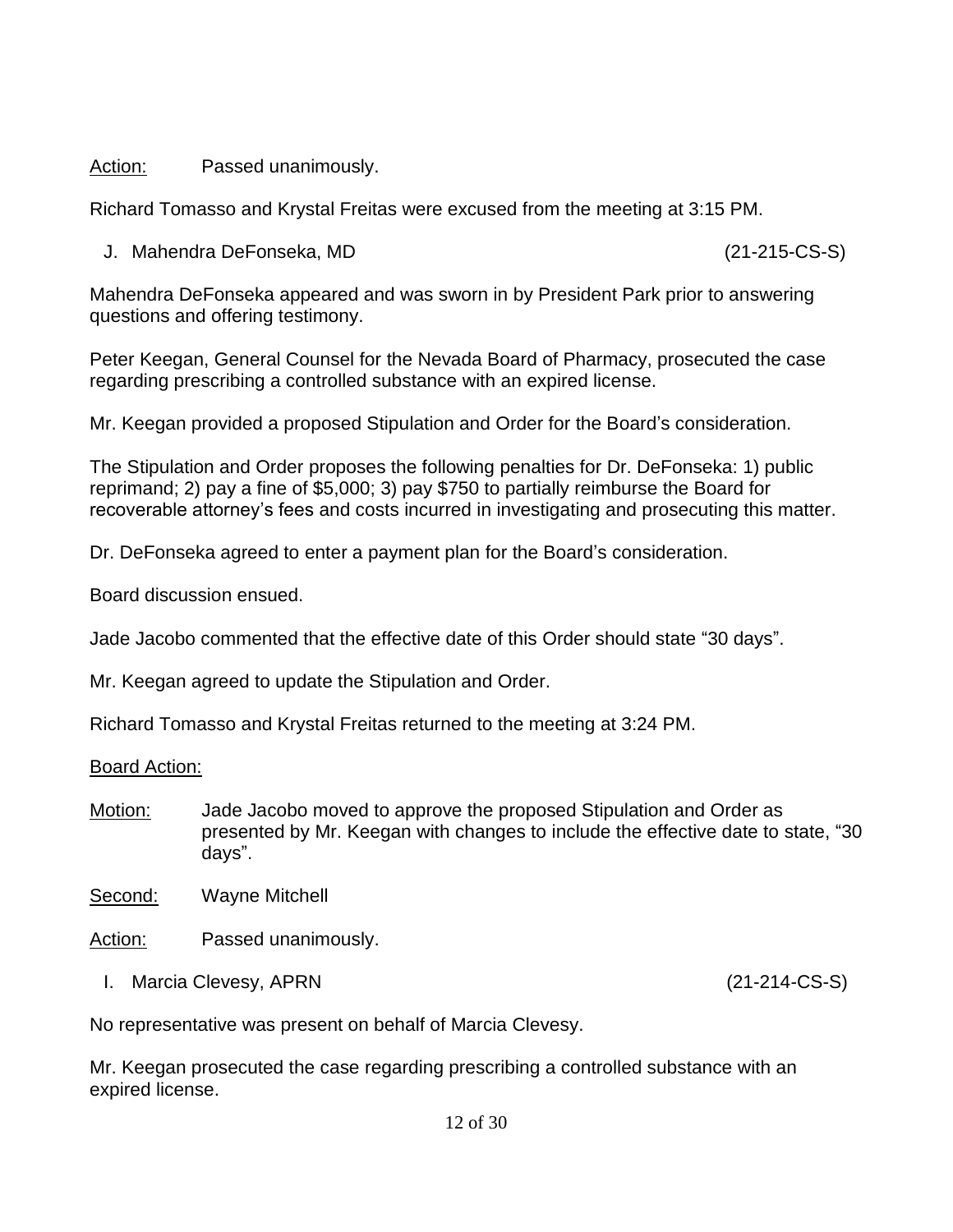Mr. Keegan requested President Park to enter Exhibits 1-2 into the record.

President Park entered Exhibits 1-2 into the record.

Mr. Keegan called Darlene Nases as a witness.

Darlene Nases, Assistant Board Coordinator for the Nevada Board of Pharmacy, appeared and was sworn in by President Park prior to answering questions and offering testimony.

Mr. Keegan questioned Ms. Nases on her serving Ms. Clevesy for this hearing.

Ms. Nases answered questions to the Board's satisfaction.

Mr. Keegan requested the Board to consider a default pursuant to NRS 639.242, NRS 639.255; and NRS 622A.350 since Marcia Clevesy's was properly noticed and failed to appear.

## Board Action:

Motion: Jade Jacobo moved to approve the default as Marcia Clevesy was properly served for this hearing.

Second: Wayne Mitchell

Action: Passed unanimously.

Mr. Keegan made an offer of proof as to Exhibit 2-5 and requested President Park to enter Exhibits 3-5 into the record.

President Park entered Exhibits 3-5 into the record.

Mr. Keegan requested the Board find the accusation, the factual allegations, applicable law, and the alleged violations be found as true.

## Board Action:

Motion: Jade Jacobo moved to find the accusation, the factual allegations, applicable law, and the alleged violations be found as true.

Second: Krystal Freitas

Action: Passed unanimously.

Board discussion ensued on proposed discipline for Ms. Clevesy.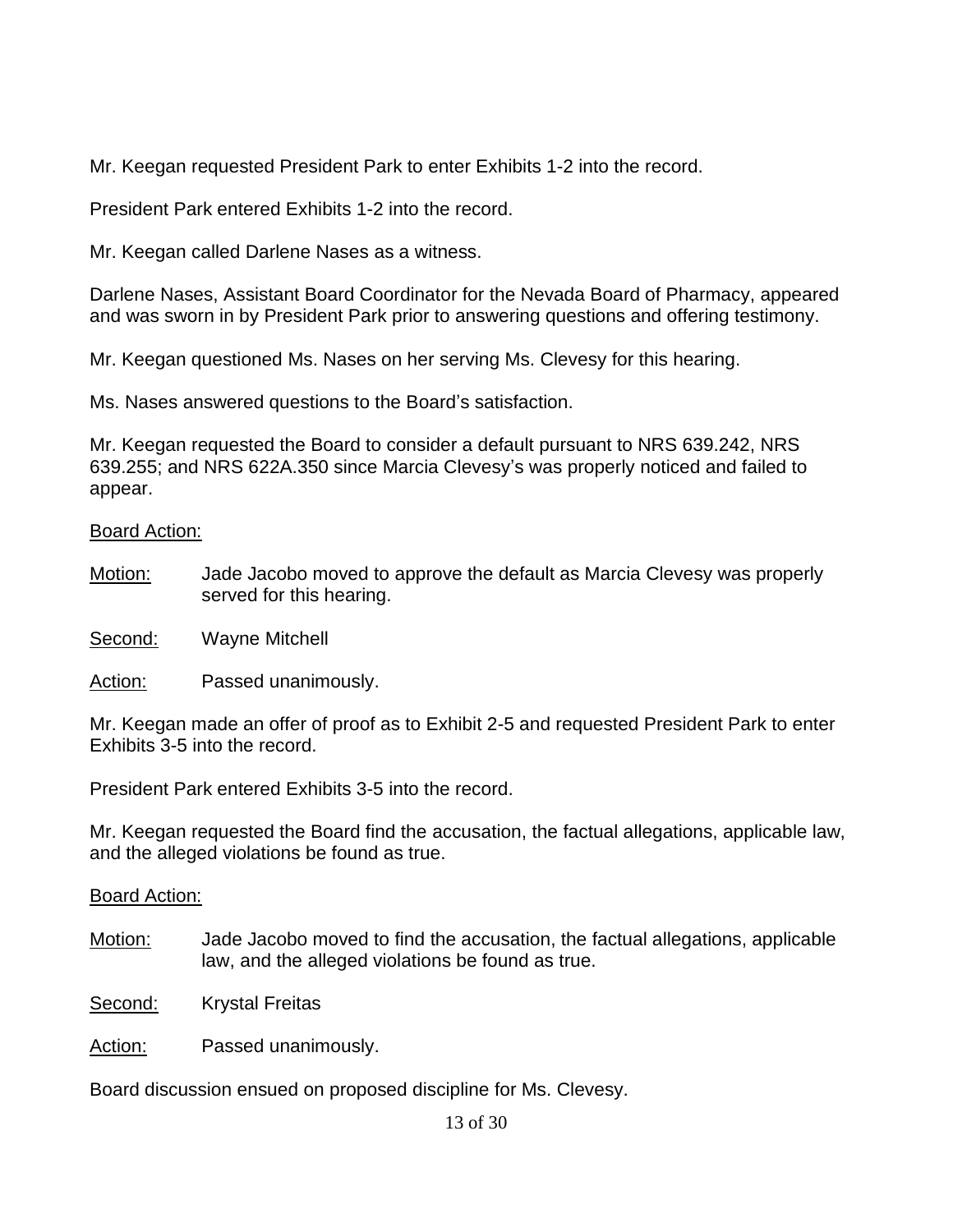## Board Action:

Motion: Jade Jacobo moved to revoke Marcia Clevesy's Certificate of Registration No. CS25606, effective immediately.

Second: Wayne Mitchell

Board discussion ensued.

Jade Jacobo amended her motion.

## Board Action:

Motion: Jade Jacobo moved to revoke Marcia Clevesy's Certificate of Registration No. CS25606, effective immediately. If she requests reinstatement, she will need to appear before the Board.

Second: Wayne Mitchell

Action: Passed unanimously.

Mr. Keegan requested the Board to approve the attorney's fees and costs in Exhibit 5.

Board Action:

Motion: Jade Jacobo moved to award the attorney's fees and costs of \$715.87 on the basis that they were reasonable, necessary and actually incurred.

Second: Wayne Mitchell

Action: Passed unanimously.

7. Petition for Reinstatement of Controlled Substance Registration and Dispensing Practitioner Registration pursuant to NRS 639.257 – Appearance. **(FOR POSSIBLE ACTION)**

Dhaval Shah

Dhaval Shah appeared and was sworn in by President Park prior to answering questions and offering testimony.

Jonathan Fayeghi appeared as counsel on behalf of Dhaval Shah.

Mr. Kandt provided background on the case.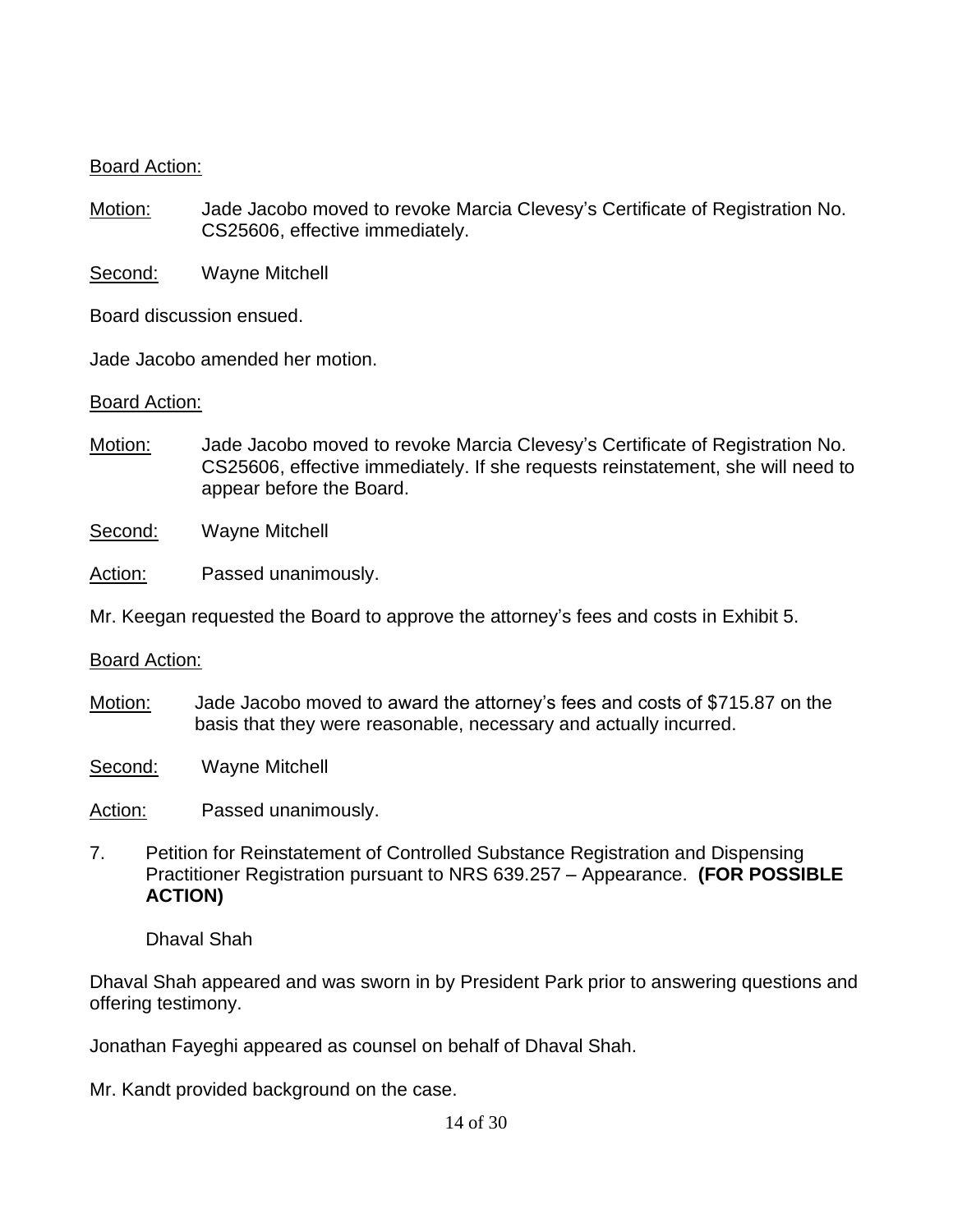The Board questioned Dr. Shah about his current plans to dispense and what type of drugs he will be dispensing.

Dr. Shah answered questions to the Board's satisfaction.

Board discussion ensued.

Board Action:

Motion: Wayne Mitchell moved to reinstate Dhaval Shah's Controlled Substance Registration No. CS12590, effective immediately.

Second: Jade Jacobo

Action: Passed unanimously.

- 5. Disciplinary hearings pursuant to NRS 639.247. (**FOR POSSIBLE ACTION**)
	- M. Lydia O'Connor-Sanders, DO (21-225-CS-S)

Lydia O'Connor-Sanders appeared and was sworn in by President Park prior to answering questions and offering testimony.

Mr. Keegan prosecuted the issue regarding prescribing a controlled substance with an expired license.

The parties stipulated to the admissibility of Exhibit 1-4.

Mr. Keegan requested President Park to enter Exhibits 1-4 into the record.

President Park entered Exhibits 1-4 into the record.

Mr. Keegan called Ms. O'Connor-Sanders as a witness.

Mr. Keegan questioned Ms. O'Connor-Sanders on the events that occurred with this case.

Ms. O'Connor-Sanders answered questions to the Board's satisfaction.

Board discussion ensued.

## Board Action:

Motion: Jade Jacobo moved to revoke Controlled Substance Certificate of Registration No. CS05298 for Lydia O'Connor-Sanders for a period of two years, effective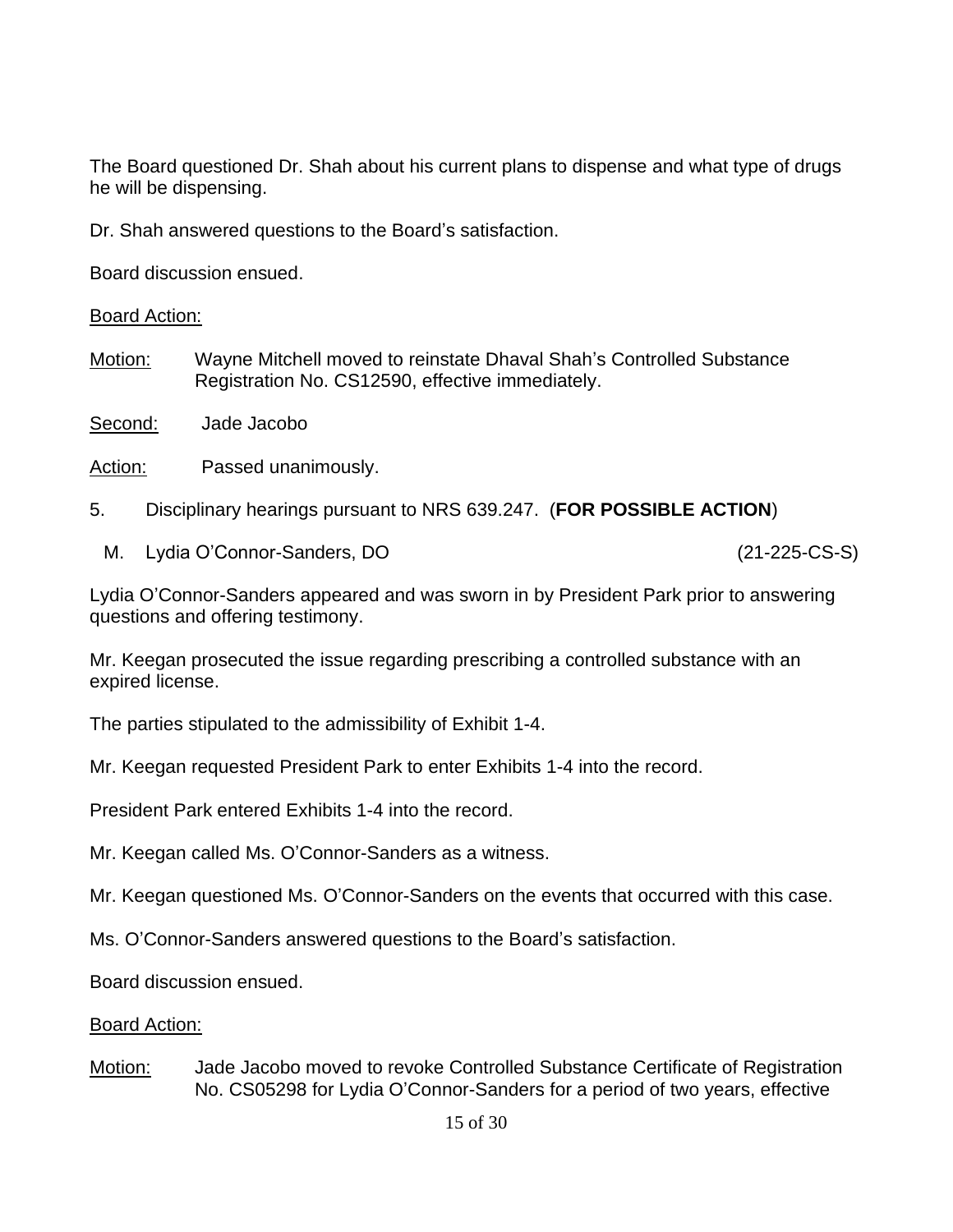immediately. If she would like to reapply, she would need a substance abuse disorder evaluation.

#### Second: Rolf Zakariassen

Mr. Keegan commented that the factual allegations and the five causes of action need to be addressed.

Action: Jade Jacobo withdrew her motion.

## Board Action:

Motion: Jade Jacobo moved to find the Factual Allegations paragraphs 2-3 and the Five Counts in paragraphs 12-16 of the Notice of Intended Action and Accusation are proven as true.

Second: Rolf Zakariassen

Action: Passed unanimously.

Board discussion ensued on the discipline for Ms. O'Connor-Sanders.

#### Board Action:

- Motion: Jade Jacobo moved to revoke Controlled Substance Certificate of Registration No. CS05298 for Lydia O'Connor-Sanders for a period of two years, effective immediately. If she would like to reapply, she would need a substance abuse disorder evaluation.
- Second: Rolf Zakariassen
- Action: Passed unanimously.
- C. Sircy M. Moore, DVM (21-111-CS-S)

This matter was continued to a future Board meeting.

D. Paul H. Howse, RPH (20-135-RPH-S)

This matter was continued to a future Board meeting.

E. Justine Stanevich (20-135-PT-S)

This matter was continued to a future Board meeting.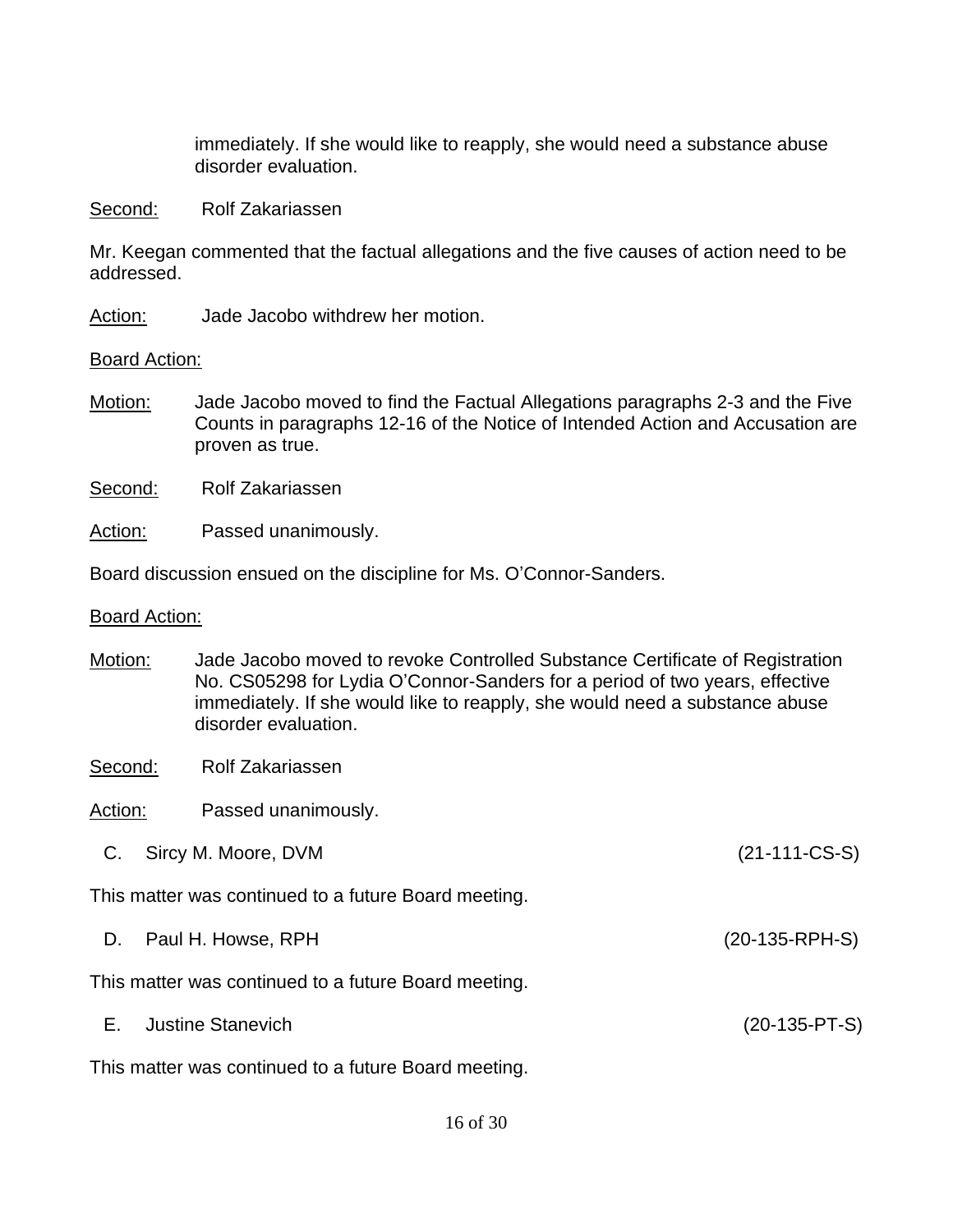| Н.  | $(21-213-CS-S)$<br>William Bannen, MD                                                                         |                                         |  |
|-----|---------------------------------------------------------------------------------------------------------------|-----------------------------------------|--|
|     | This matter was dismissed.                                                                                    |                                         |  |
| Κ.  | $(21-216$ -CS-S)<br>George Dockendorf, DO                                                                     |                                         |  |
|     | This matter was continued to a future Board meeting.                                                          |                                         |  |
| L.  | William Torch, MD<br>$(21-227-CS-N)$                                                                          |                                         |  |
|     | This matter was continued to a future Board meeting.                                                          |                                         |  |
| N.  | Jose Dastas, RPH                                                                                              | $(18-130-RPH-S)$                        |  |
|     | This matter was continued to a future Board meeting.                                                          |                                         |  |
|     | $(18-130-PH-S)$<br>O. Vertisis Custom Pharmacy, LLC                                                           |                                         |  |
|     | This matter was continued to a future Board meeting.                                                          |                                         |  |
| 6.  | Appeal hearing pursuant to NRS 639.2895(2) (FOR POSSIBLE ACTION)                                              |                                         |  |
|     | A. Sandra Bledsoe, D/B/A VIP Faces<br>B. Sandra Bledsoe, D/B/A Revenge MD                                     | $(21-042-S)$<br>(21-042-B-S/21-042-C-S) |  |
|     | The appeal hearings were vacated.                                                                             |                                         |  |
| 12. | Application for Veterinarian Authority to Dispense Drugs (NAC 639.7423) -<br>Appearance (FOR POSSIBLE ACTION) |                                         |  |

Sircy Moore

This matter was continued to a future Board meeting.

- 20. Executive Secretary Report:
	- A. Financial Report
	- B. Issuance of Temporary Licenses and Registrations
	- C. Change of Address Business List
	- D. Meetings with Other Health Care Regulatory Boards
	- E. COVID-19 Response
	- F. Licensing Software Update
	- G. Licensing Activities Report
	- H. PMP Integration
	- I. Citations & Fines issued pursuant to NRS 632.2895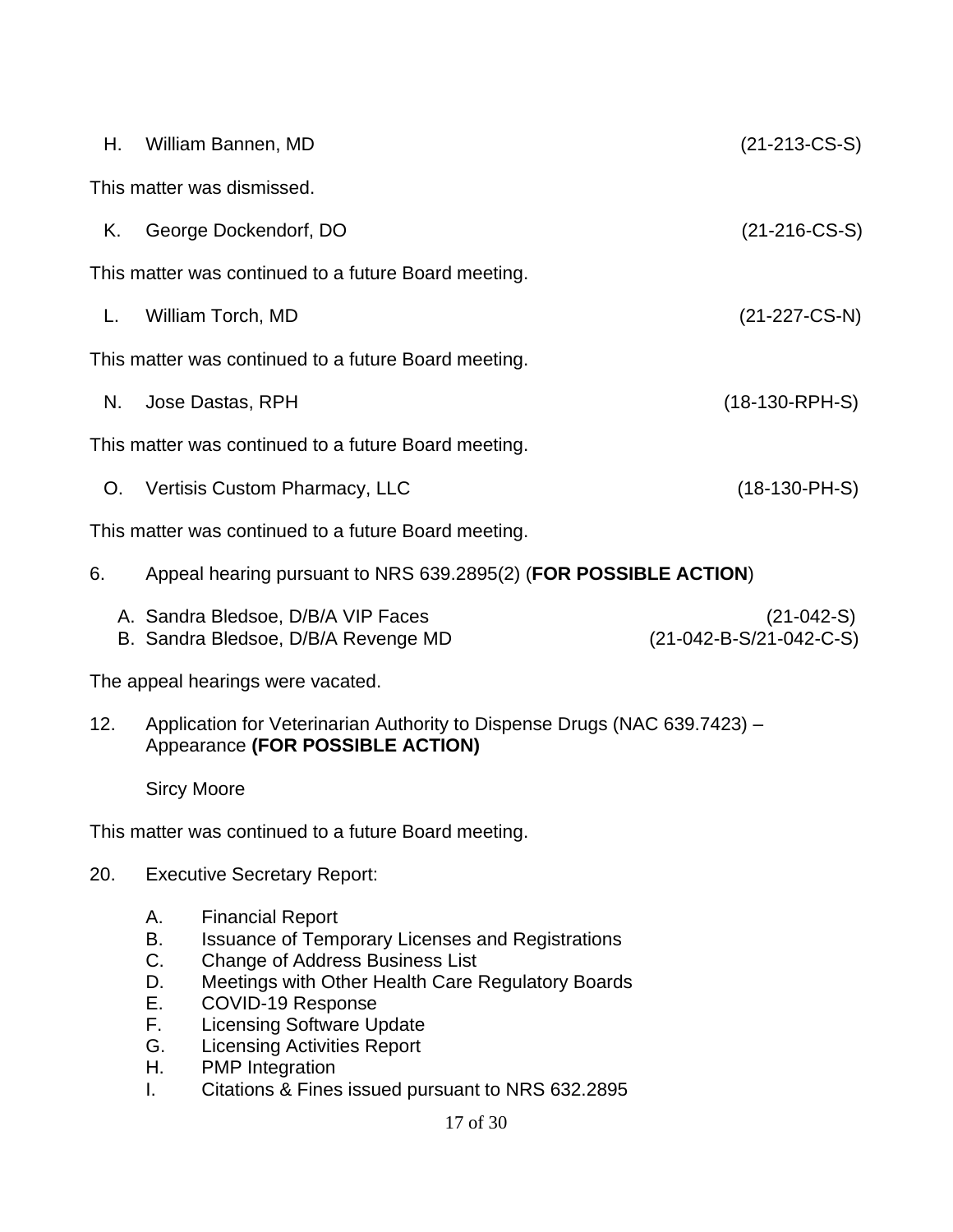Mr. Wuest provided the Executive Secretary Report to the Board's satisfaction.

Christian Schonlau, Nevada Board of Pharmacy Chief Financial Officer, provided the Financial Report to the Board's satisfaction.

Board discussion ensued.

Public Comment March 2 2022, 5:00 PM

There was no public comment.

President Park recessed the meeting for the night and reconvened the meeting the next morning and performed the roll call. All Board members were present and a quorum was established.

## Board Members Present:

| <b>Helen Park</b>     | Jade Jacobo      | <b>Krystal Freitas</b> | Gener Tejero |
|-----------------------|------------------|------------------------|--------------|
| <b>Wayne Mitchell</b> | Rolf Zakariassen | Richard Tomasso        |              |

## Board Staff Present:

| Dave Wuest         | Yenh Long    | <b>Shirley Hunting</b> | Kristopher Mangosing |
|--------------------|--------------|------------------------|----------------------|
| <b>Brett Kandt</b> | Peter Keegan | Darlene Nases          | Joe Dodge            |
| Courtney Lee       | Leo Basch    | Ken Scheuber           | Luis Curras          |
| Dena McClish       |              |                        |                      |

President Park read the mission statement of the Nevada State Board of Pharmacy to reiterate the Board's duty to carry out and enforce the provisions of Nevada Law to protect the health, safety, and welfare of the public.

Dave Wuest announced the April Board meeting will be a public appearance for discipline appearances, and the regular items can choose between Zoom or a public appearance. In addition, he commented that Agenda Item 5H for William Bannen was dismissed as he is deceased.

Dave Wuest stated that this Board Meeting is being held over Zoom and is in compliance with the Governor's directive and Open Meeting Laws for Nevada.

Call to Order and Roll Call – Establishment of Quorum

President Park performed the roll call. All Board members were present and a quorum was established.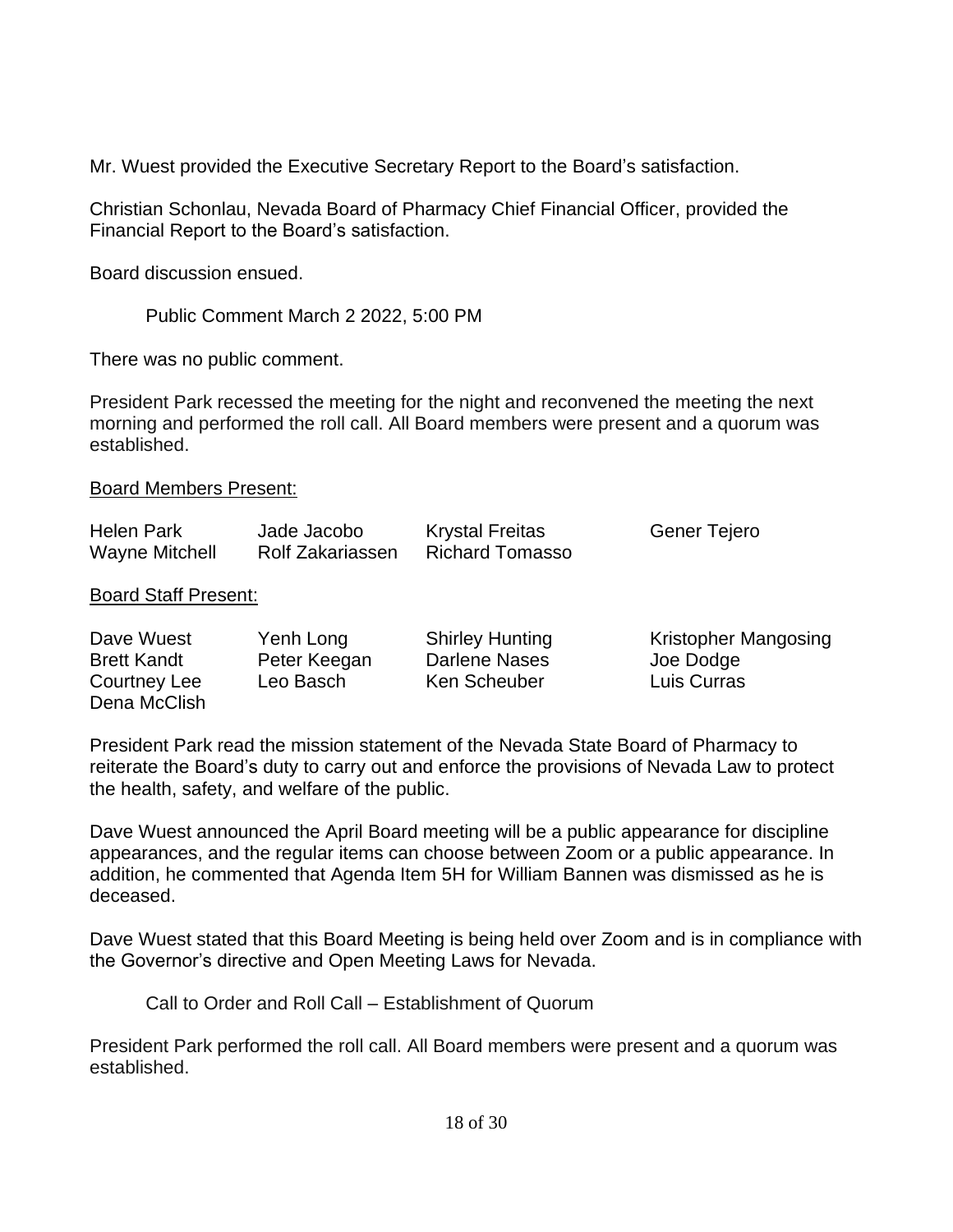## Public Comment March 3 2022, 9:00 AM

Brett Kandt, General Counsel for the Nevada Board of Pharmacy clarified the announcement regarding the April Board meeting. The Board meetings are always open to the public to appear in-person or via remote technology. For persons who may need to appear on behalf of an application, they can choose to appear in-person or via remote technology to the meetings. For persons who must appear on behalf of disciplinary matters, they will need to appear in-person to the meetings.

Casey Rodgers from Health Freedom of Nevada commented on SB 325 questioning why HIV is a concern for the Board right now.

# $\Diamond$  PUBLIC HEARING  $\Diamond$

# Thursday March 3, 2022 – 9:00 am

- 21. Notice of Proposed Regulation Public Hearing Pursuant to NRS 233B.061(2) **(FOR POSSIBLE ACTION):**
	- A. **Amendment of Nevada Administrative Code (NAC) 639.208.** The proposed amendment to NAC 639.208 will amend the requirements necessary for an applicant to obtain a registration as a pharmacist by reciprocity. (LCB File R040-21)

Ms. Long provided background on the public hearing item and the proposed language changes.

Mr. Wuest commented that this will allow easier reciprocation into Nevada.

President Park opened public comment for this proposed amendment.

Liz McMenamin from the Retail Association of Nevada is in favor of this proposed amendment.

Board discussion ensued.

- Motion: Jade Jacobo moved to adopt regulation for Amendment of Nevada Administrative Code (NAC) 639.208**.** (LCB File R040-21)
- Second: Wayne Mitchell
- Action: Passed unanimously.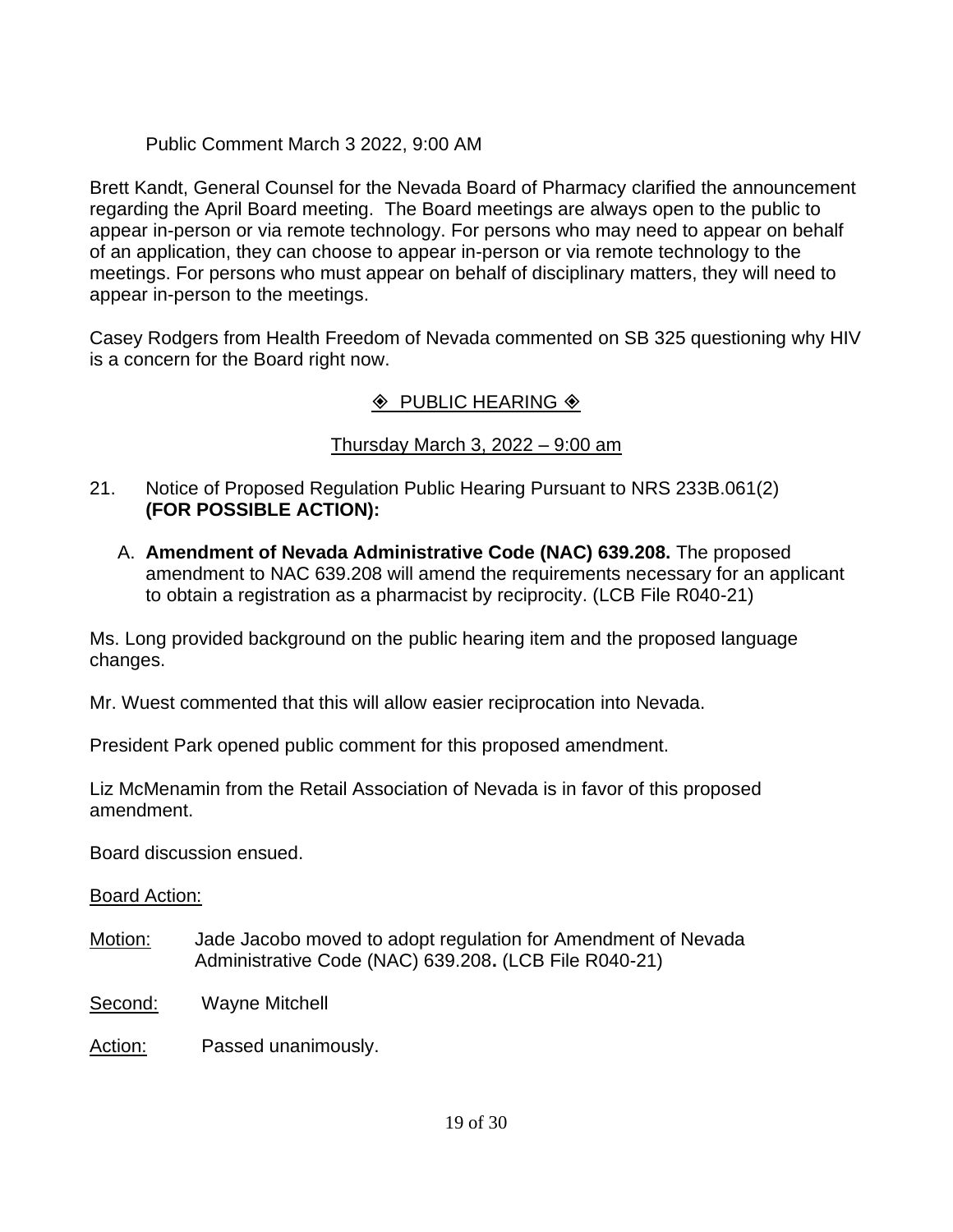B. **Amendment of Nevada Administrative Code (NAC) Chapter 639** authorizing the Board to require certain euthanasia technicians to register with the Board; increasing certain fees; revising requirements for certain applications; requiring an applicant for registration as a pharmacist, pharmaceutical technician, or pharmaceutical technician in training to undergo a criminal background check; revising requirements for an outsourcing facility engaged in the compounding of sterile drugs. (LCB File R025-21)

Mr. Kandt provided background on the public hearing item and the proposed language changes.

President Park opened public comment for this proposed amendment.

There was no public comment.

Board discussion ensued.

## Board Action:

- Motion: Jade Jacobo moved to adopt regulation for Amendment of Nevada Administrative Code (NAC) Chapter 639. (LCB File R025-21)
- Second: Rolf Zakariassen

Action: Passed unanimously.

C. **Amendment Of Nevada Administrative Code (NAC) 639.220, 639.715, 639.718 and 639 .720**: Use of automated drug dispensing system or mechanical device to dispense prescription drugs. (LCB File R013-21)

Mr. Wuest and Mr. Kandt provided background on the public hearing item and the proposed language changes.

President Park opened public comment for this proposed amendment.

Mr. Wuest commented that written comment by Quarles and Brady is in favor of the proposed amendment.

Jimmy Lau from Ferrari Reeder Public Affairs is in favor of the proposed amendment.

Board discussion ensued.

Board staff commented that they can make the proposed language clearer.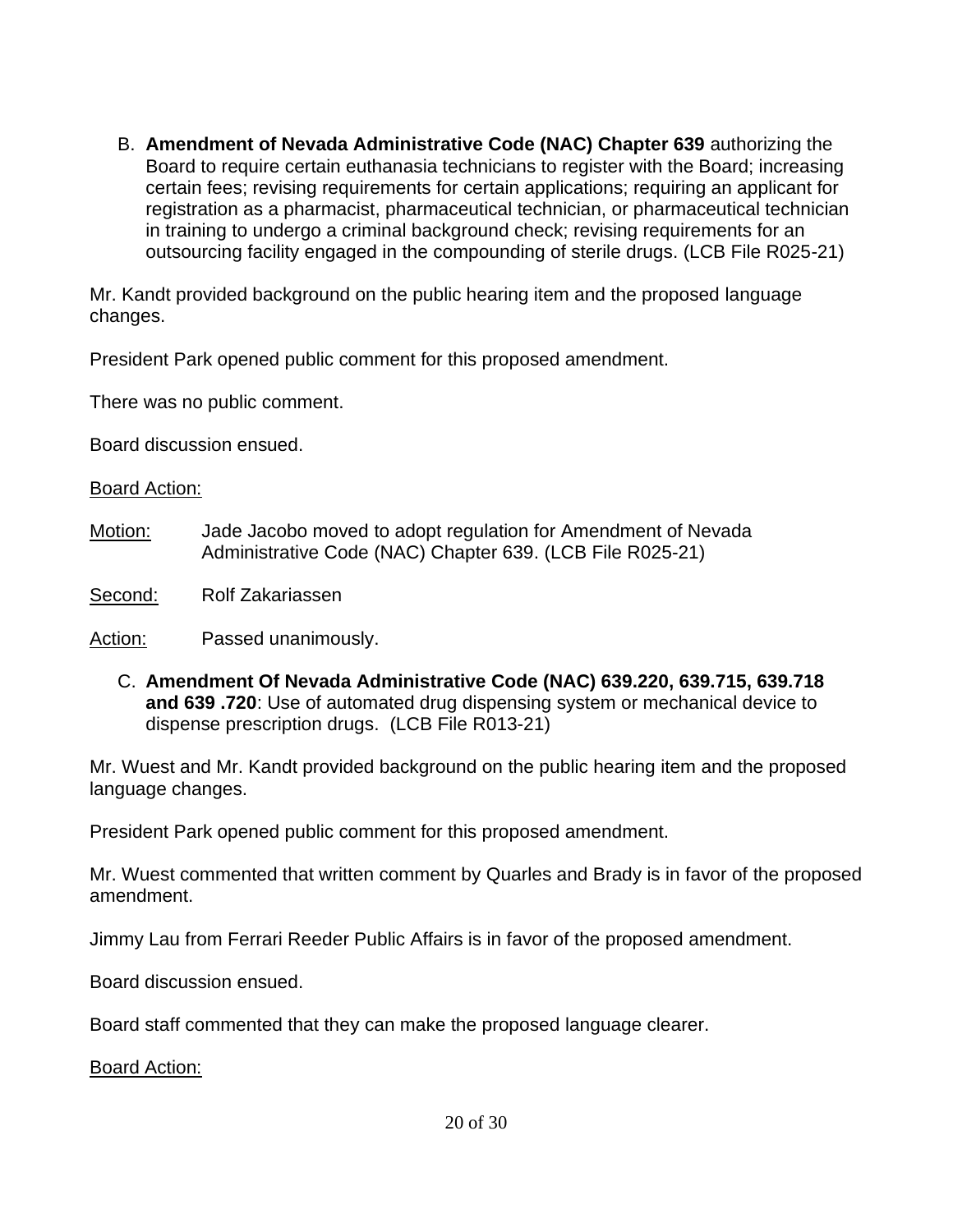Motion: Krystal Freitas moved to adopt regulation for Amendment of Nevada Administrative Code (NAC) 639.220, 639.715, 639.718 and 639 .720 with General Counsels amendments. (LCB File R013-21)

Second: Jade Jacobo

Action: Passed unanimously.

D. **Amendment to Nevada Administrative Code (NAC 639.)** The proposed amendments will create a new section to implement the provisions of Senate Bill 325 requiring the Board to adopt regulations that establish requirements to allow a pharmacist to dispense drugs approved by the United State Food and Drug Administration for preventing the acquisition of human immunodeficiency virus. (LCB File R039-21)

Mr. Wuest provided background on the public hearing item and the proposed language changes.

President Park opened public comment for this proposed amendment.

Liz McMenamin from the Retail Association of Nevada is in favor of the proposed amendment and would like to move forward with this regulation quickly.

Ken Kunke from Nevada Pharmacy Alliance is in favor of the proposed amendment.

Mr. Wuest commented that he has been working closely with Medicaid on this proposed amendment. He would like the public to know that they need to be patient with payers on the regulation as they have their own process to implement these proposed changes.

Board discussion ensued.

## Board Action:

- Motion: Jade Jacobo moved to adopt regulation for Amendment to Nevada Administrative Code (NAC 639.). (LCB File R039-21)
- Second: President Park

Action: Passed unanimously.

# $\Diamond$  REGULAR AGENDA  $\Diamond$

14. Applications for Out-of-State Wholesaler License (NRS 639.233) – Appearance (**FOR POSSIBLE ACTION**)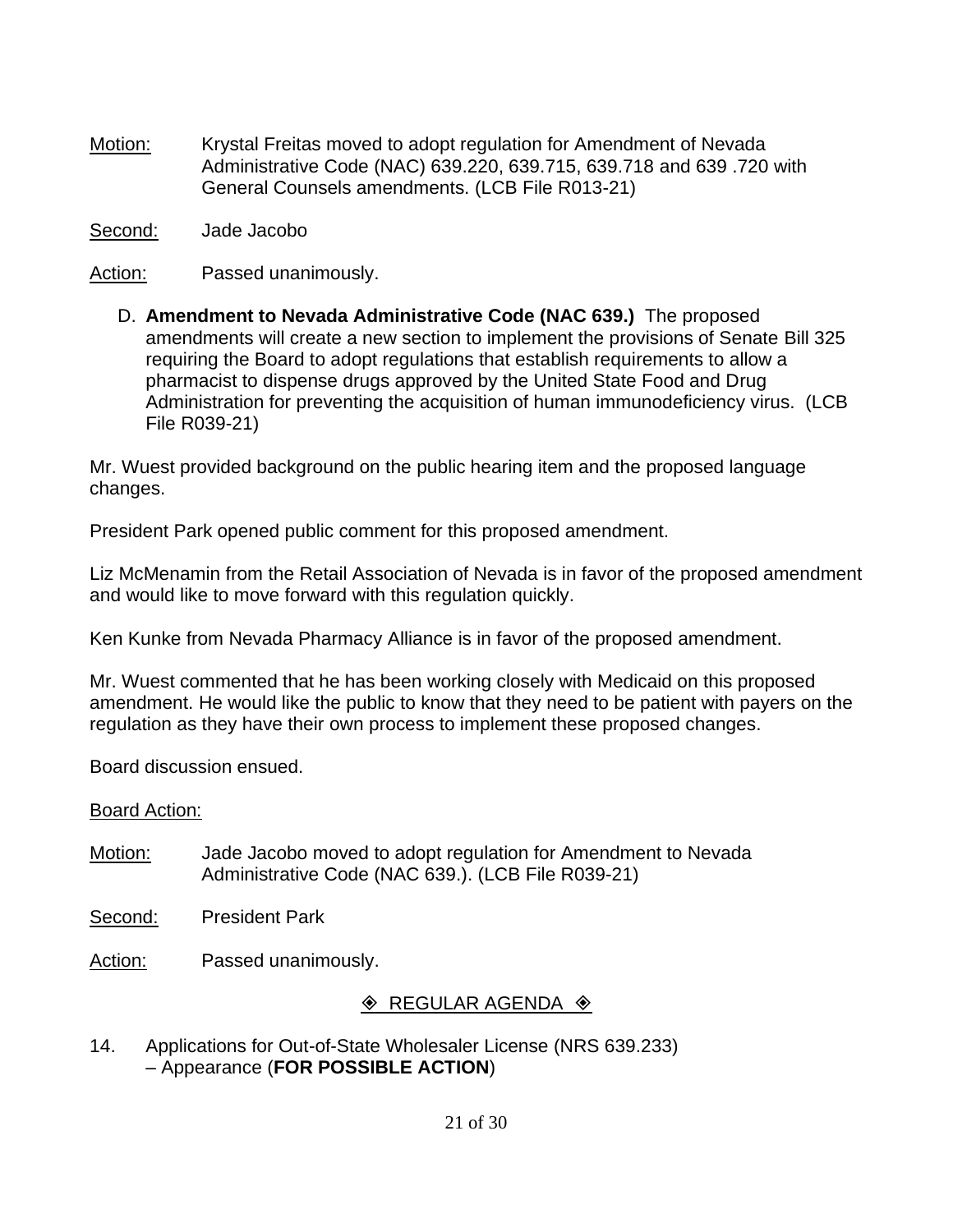- A. Abbott Laboratories, Inc. Irving, TX Background Check Not Required Publicly Traded (NAC 639.593(7)(a)) -
- B. Abbott Laboratories Inc. Irving, TX Background Check Not Required Publicly Traded (NAC 639.593(7)(a)) -
- C. Abbott Laboratories Inc. North Chicago, IL Background Check Not Required Publicly Traded (NAC 639.593(7)(a)) -
- D. Abbott Laboratories Inc. Plano, TX Background Check Not Required Publicly Traded (NAC 639.593(7)(a)) -
- E. Abbott Laboratories Inc. Roseville, MN Background Check Not Required Publicly Traded (NAC 639.593(7)(a)) -
- F. Abbott Laboratories Inc. Sylmar, CA Background Check Not Required Publicly Traded (NAC 639.593(7)(a)) –
- G. Abbott Laboratories Inc. Temecula, CA
- H. Abbott Molecular Inc. Elk Grove Village, IL Background Check Not Required Publicly Traded and Manufacturer (NAC 639.593(7)(a) and (d))
- I. Abbott Molecular Inc. Des Plaines, IL Background Check Not Required Publicly Traded and Manufacturer (NAC 639.593(7)(a) and (d))
- J. Abbott Rapid Dx North America, LLC Freehold, NJ Background Check Not Required - Publicly Traded (NAC 639.593(7)(a))
- K. Abbott Rapid Dx North America, LLC San Diego, CA Background Check Not Required - Publicly Traded (NAC 639.593(7)(a))
- L. Alere San Diego Inc. Pomona, CA Background Check Not Required Publicly Traded and Manufacturer (NAC 639.593(7)(a) and (d))

April Veoukas, Director of Regulatory Affairs, and Maria Vrabie, Director of Quality Assurance & Regulatory Affairs, appeared and were sworn in by President Park prior to answering questions and offering testimony.

President Park requested a Letter of Authorization for Ms. Veoukas and Ms. Vrabie to speak on behalf of the company.

Ms. Wuest provided clarification on their appearance regarding the company not having sufficient information on whether they have any disclosures in other states.

The Board questioned why the company is unable to provide a definite answer.

Ms. Veoukas answered that they are large company and unsure if they have any disclosures in other states.

Board discussion ensued.

President Park offered the company the option to table their application to meet with Board staff and file a completed application.

Ms. Veoukas agreed to table application.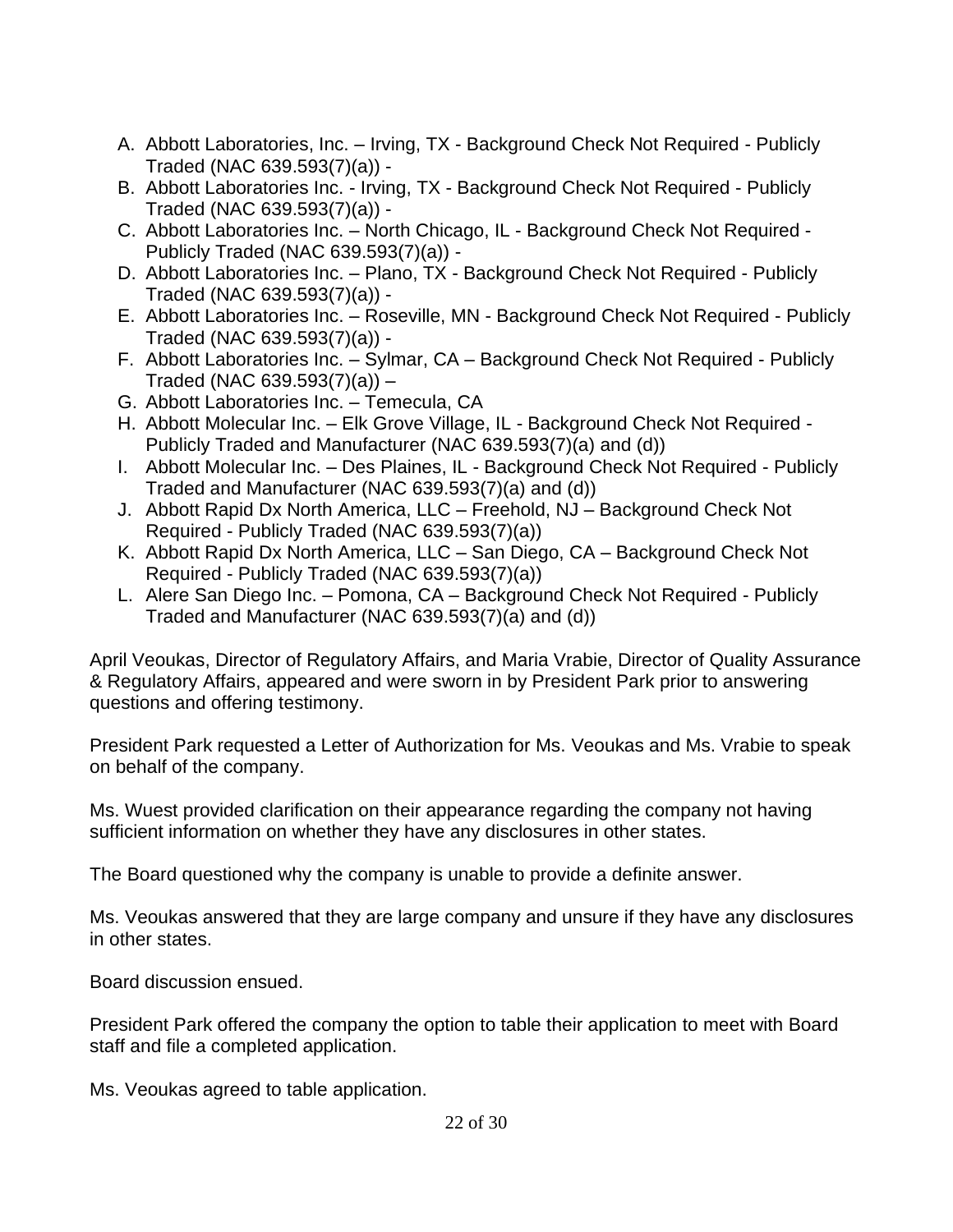President Park tabled application at their request.

M. Allergan USA, Inc. – Madison, NJ – Background Check Not Required - Publicly Traded (NAC 639.593(7)(a))

Christopher Reynolds, Director of Customer Logistics, appeared and was sworn in by President Park prior to answering questions and offering testimony.

Michael Labson appeared as counsel on behalf of Allergan.

Board staff commented to Board that they reviewed the application and put the applicant on as an appearance. However, they were able to figure out the business model and have no concerns.

Board discussion ensued.

Richard Tomasso was excused from the meeting at 10:35 AM.

Board Action:

Motion: Rolf Zakariassen moved to approve the Out-of-State Wholesaler License for Allergan USA, Inc.

Second: Jade Jacobo

Action: Passed unanimously (Richard Tomasso not present).

Richard Tomasso returned to the meeting at 10:38 AM.

## 13. Application for Out-of-State Compounding Pharmacy License (NRS 639.230) – Appearance – **(FOR POSSIBLE ACTION)**

A. Northmark Pharmacy – Cincinnati, OH

Deepali Chachare, Managing Pharmacist, and Ron Ferguson, Pharmacy Consultant, appeared and were sworn in by President Park prior to answering questions and offering testimony.

Mr. Wuest provided clarification to the Board on application. A physician owning a pharmacy is allowed if they are not licensed in Nevada.

Joe Dodge, Nevada Board of Pharmacy Inspector, disclosed that he used to work with Mr. Ferguson but stated that he could participate in this matter fairly and without bias.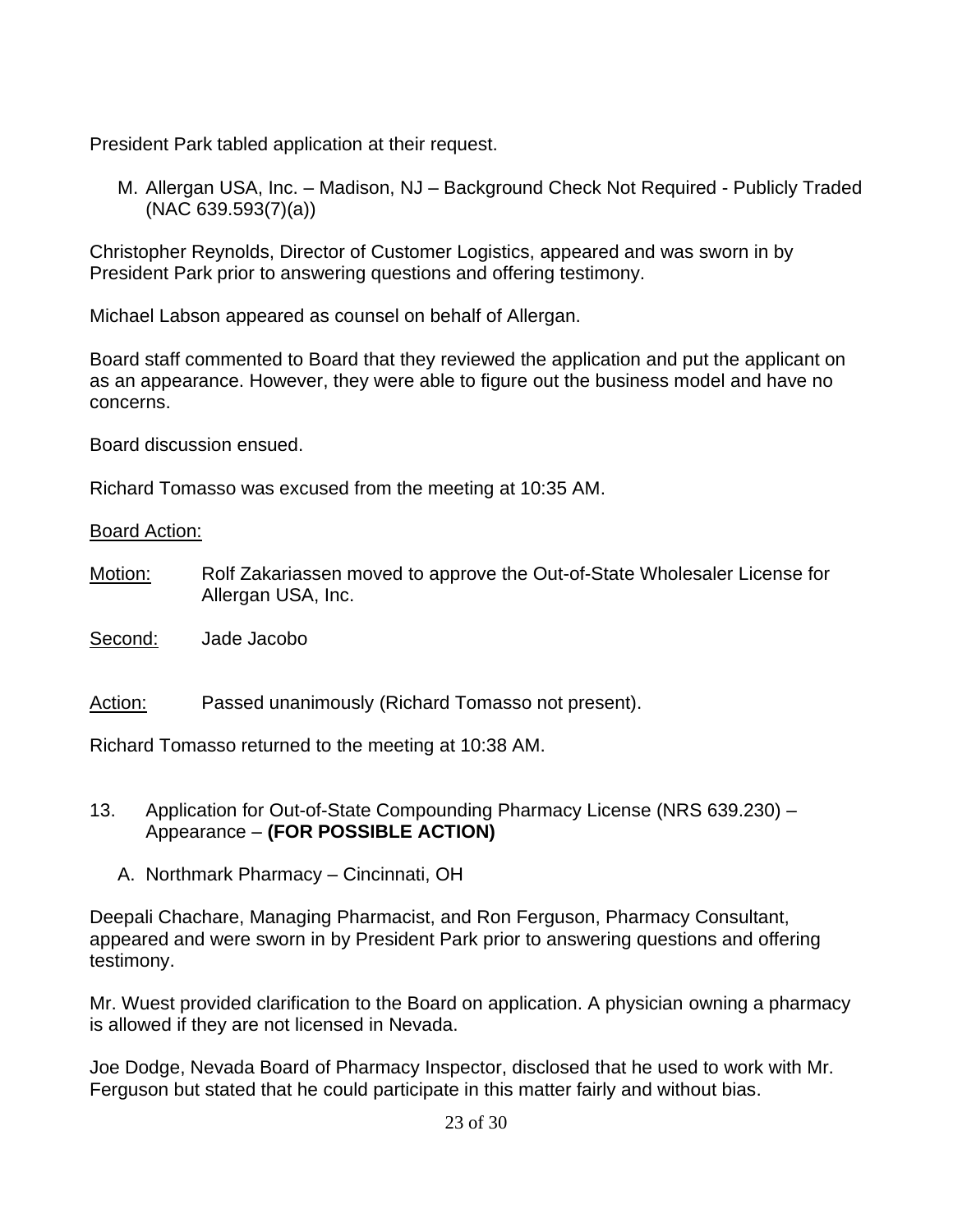Mr. Dodge questioned the company on their business model, products being shipping into Nevada, and the products that they compound at their pharmacy.

Ms. Chachare answered questions to the Board's satisfaction.

Mr. Dodge commented that products need to be shipped directly to the patient.

Board discussion ensued.

Board Action:

- Motion: Wayne Mitchell moved to approve the Out-of-State Compounding Pharmacy License for Northmark Pharmacy.
- Second: Krystal Freitas
- Action: Passed unanimously.
	- B. Sofie Co Gilroy, CA

Kunj Patel, Director of Pharmacy and Regulatory, appeared and was sworn in by President Park prior to answering questions and offering testimony.

President Park requested a Letter of Authorization for Ms. Patel to speak on behalf of the company.

Mr. Dodge questioned Ms. Patel on the business model, her experience as a pharmacist, the guidelines for transportation of the products, and results of their California Inspection.

Ms. Patel answered questions to the Board's satisfaction.

Board discussion ensued.

Board Action:

- Motion: Jade Jacobo moved to approve the Out-of-State Compounding Pharmacy License for Sofie Co.
- Second: Wayne Mitchell

Action: Passed unanimously.

16. Application for Out-of-State Outsourcing Facility (NRS 639.100) – Appearance (**FOR POSSIBLE ACTION**)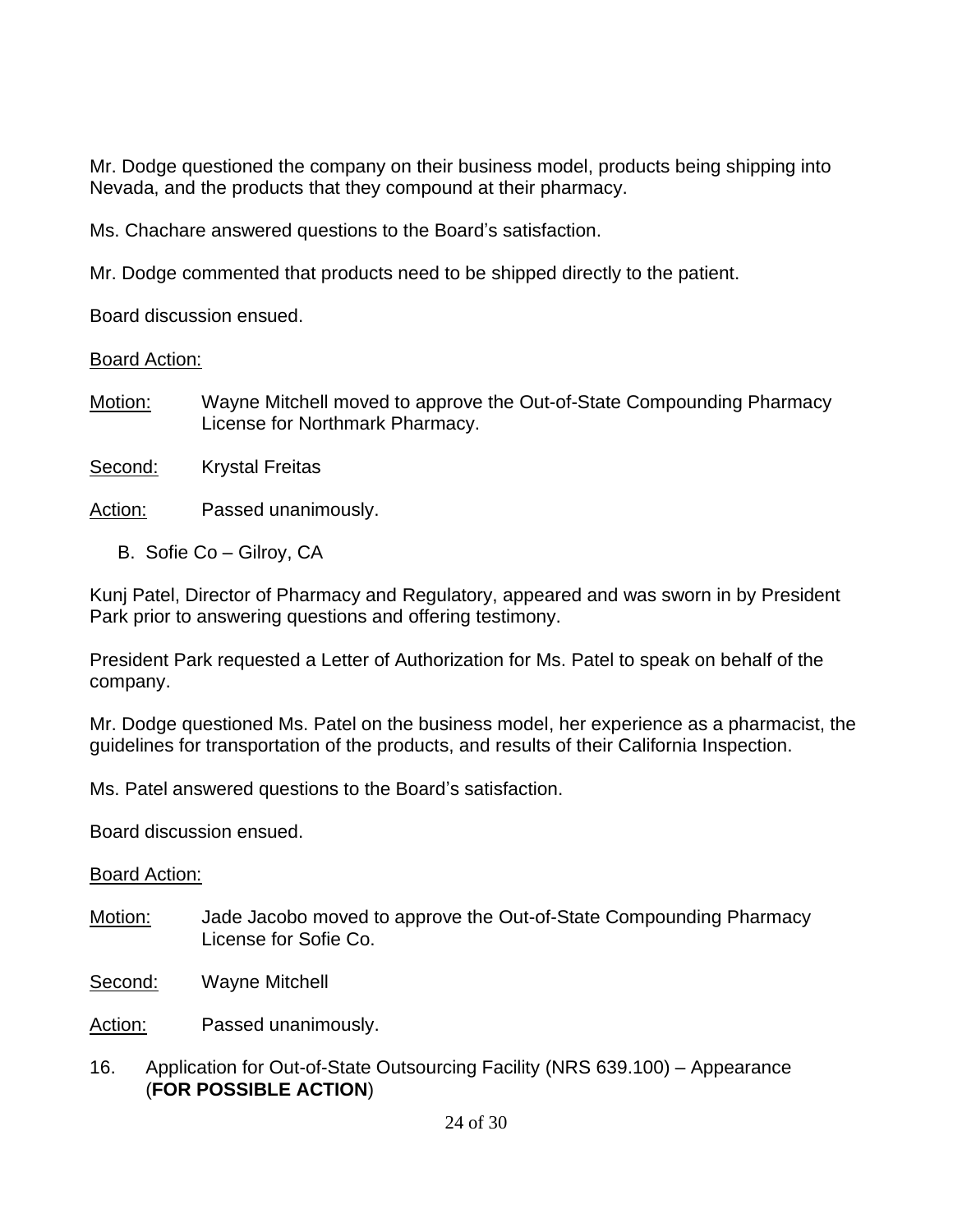A. Eagle, Inc. – Hoover, AL

This matter was continued to a future Board meeting.

B. Empower Pharmacy – Houston, TX

Ferdinand Large, Chief Compliance Officer, appeared and was sworn in by President Park prior to answering questions and offering testimony.

Matthew Ludowig appeared as counsel on behalf of Empower Pharmacy.

Mr. Dodge provided background on the application and the results of their FDA Inspection.

Mr. Dodge questioned Mr. Large on the warning letter for reselling products, their 503A and 503B location, and the results of their FDA inspection.

Mr. Large and Mr. Ludowig answered questions to the Board's satisfaction.

Board discussion ensued.

## Board Action:

- Motion: Jade Jacobo moved to approve the Out-of-State Outsourcing Facility License for Empower Pharmacy.
- Second: Krystal Freitas
- Action: Passed unanimously.

Krystal Freitas and Wayne Mitchell were excused from the meeting at 11:30 AM.

- 17. Application for Ambulatory Surgery Center License. Appearance. **(FOR POSSIBLE ACTION)**
	- A. Centennial Specialty Surgery Center Las Vegas, NV

Mary Grear, Consulting Pharmacist, and Alyssa Skophammer, Administrator, appeared and were sworn in by President Park prior to answering questions and offering testimony.

Wayne Mitchell returned to the Board meeting at 11:31 AM.

Mr. Keegan provided background on the application and the disclosures for the owner, Daniel Taheri. His disclosures are regarding a public reprimand for deficiency of record keeping and parallel actions taken by the Nevada State Board of Medical Examiners.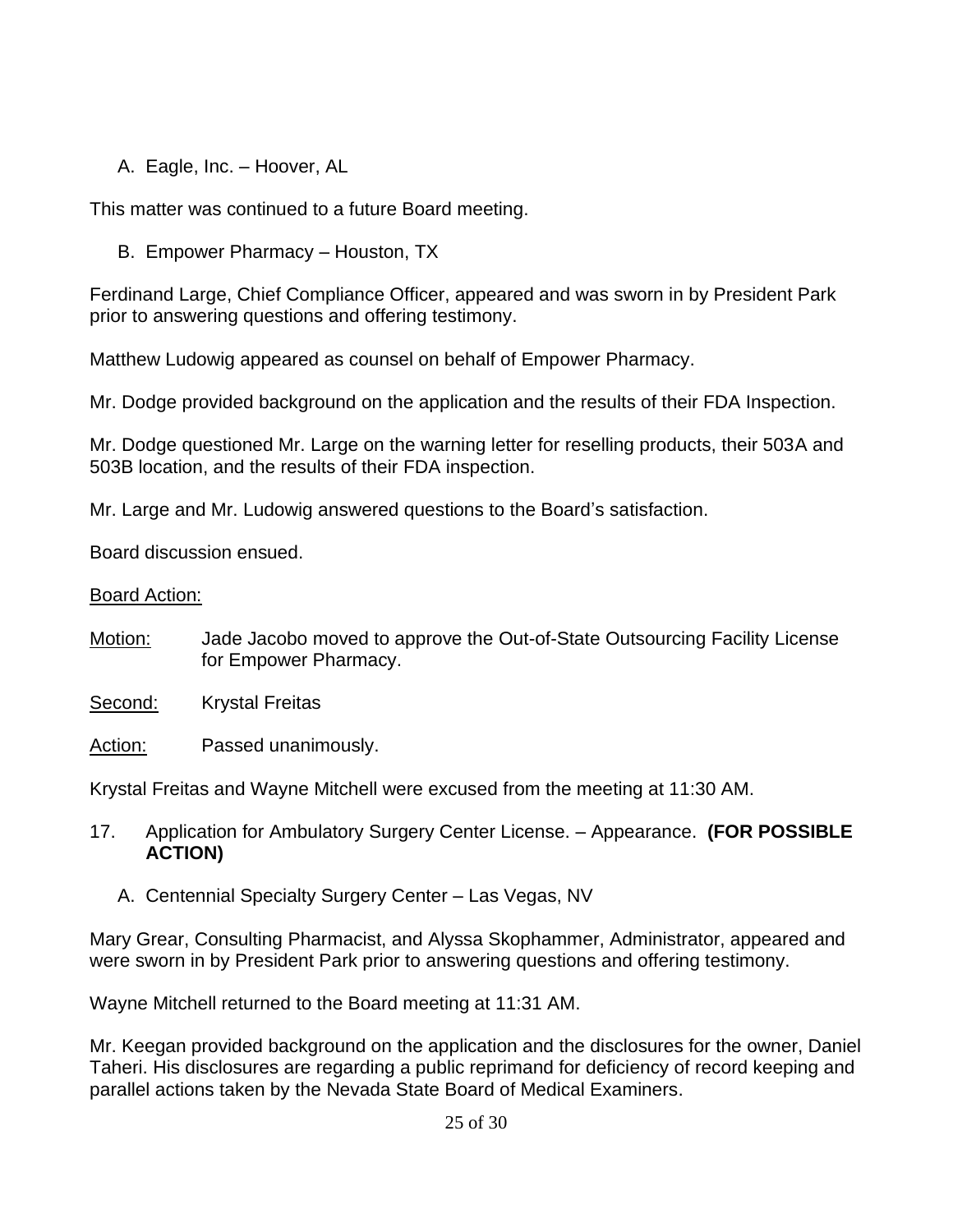Krystal Freitas returned to the Board meeting at 11:37 AM.

Mr. Wuest requested clarification on how the company has a DEA number without a Nevada License.

Ms. Grear clarified that they were licensed but due to COVID, the location was closed, and the license expired. However, they are slowly opening again.

Ms. Grear requested Board if they can have their old license number as it will be easier for the company.

Board discussion ensued.

## Board Action:

- Motion: Rolf Zakariassen moved to approve Ambulatory Surgery Center License for Centennial Specialty Surgery Center with conditions that they retain their previous license number pending positive inspection.
- Second: Jade Jacobo

Action: Passed unanimously.

B. Mountain West Surgical Center – Reno, NV

Mary Grear appeared as the Consulting Pharmacist.

Amanda Bellinger, Administrator, and Timothy Janiga, Medical Director, appeared and were sworn in by President Park prior to answering questions and offering testimony.

Mr. Keegan provided background on application and disclosure for Ms. Grear regarding past discipline with the Board.

Board staff further clarified that the location is set to be completed in April 2022, and they are unable to get a licensure with the Department of Health until they are licensed with the Nevada Board of Pharmacy.

Board discussion ensued.

# Board Action:

Motion: Rolf Zakariassen moved to approve Ambulatory Surgery Center License for Mountain West Surgical Center pending Nevada Business License and positive inspection by the Board.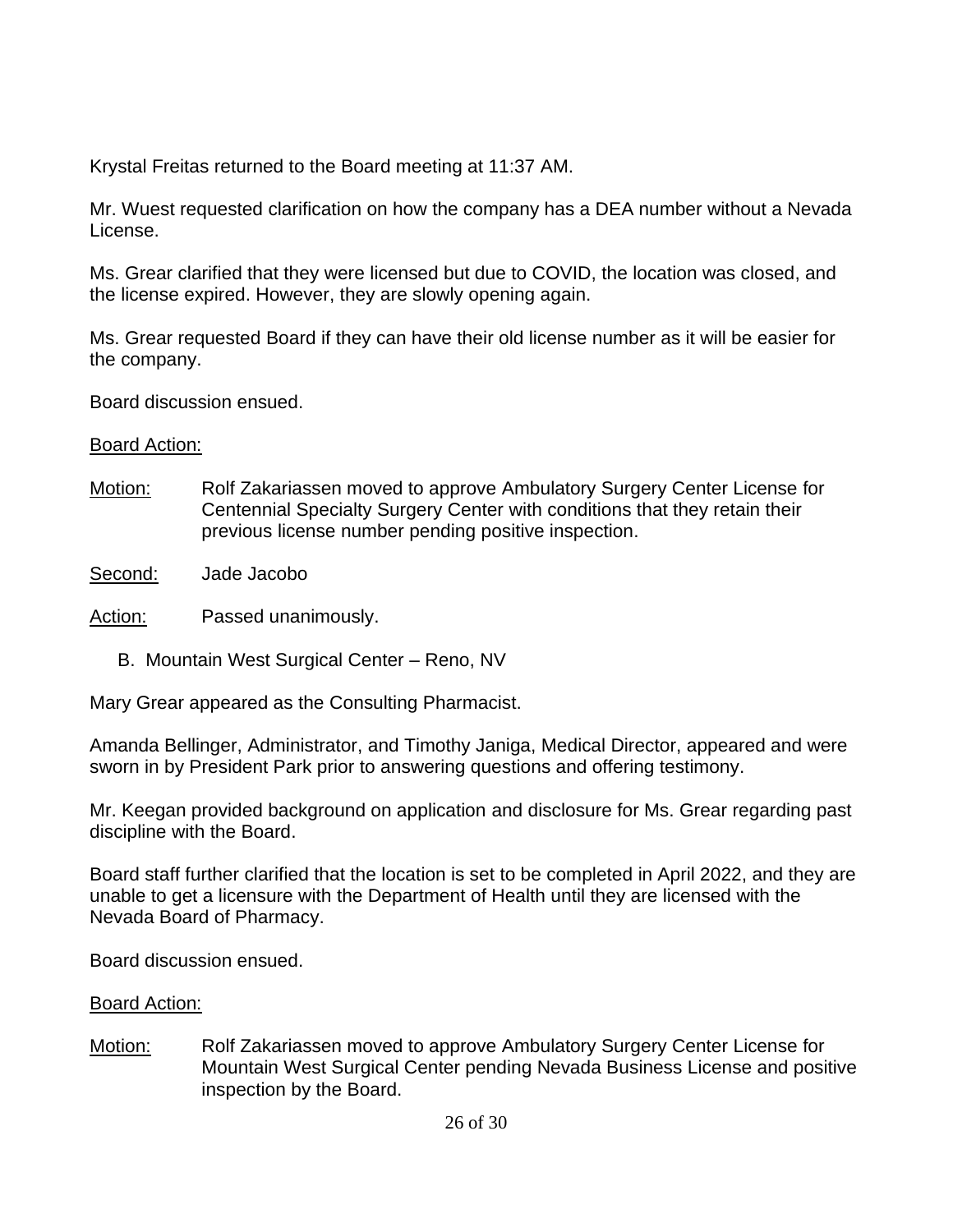Second: Jade Jacobo

Action: Passed unanimously.

8. Applications for Advance Practice Registered Nurse – Prescribe Registration (NAC 639.850) – Appearance. (**FOR POSSIBLE ACTION)**

Blake Kigerl

Blake Kigerl appeared and was sworn in by President Park prior to answering questions and offering testimony.

Mr. Kandt provided background on application and disclosure regarding diversion of a controlled substance.

The Board questioned Mr. Kigerl on the background of his disclosure and how much longer his Nevada Board of Nursing Monitoring agreement is for.

Mr. Kigerl answered questions to the Board's satisfaction.

President Park requested a copy of his letter from his Compliance Officer.

Board discussion ensued.

Mr. Kigerl clarified that he will only be prescribing dangerous drugs not controlled substances.

Board Action:

- Motion: Jade Jacobo moved to approve Blake Kigerl Advance Practice Registered Nurse – Prescribe Registration for dangerous drugs only shall continue to comply with his Nursing Board Agreement.
- Second: Krystal Freitas
- Action: Passed unanimously.
- 10. Applications for Pharmaceutical Technician in Training Registration (NAC 639.242) Appearance. (**FOR POSSIBLE ACTION)**

Brandy Baker

Brandy Baker appeared and was sworn in by President Park prior to answering questions and offering testimony.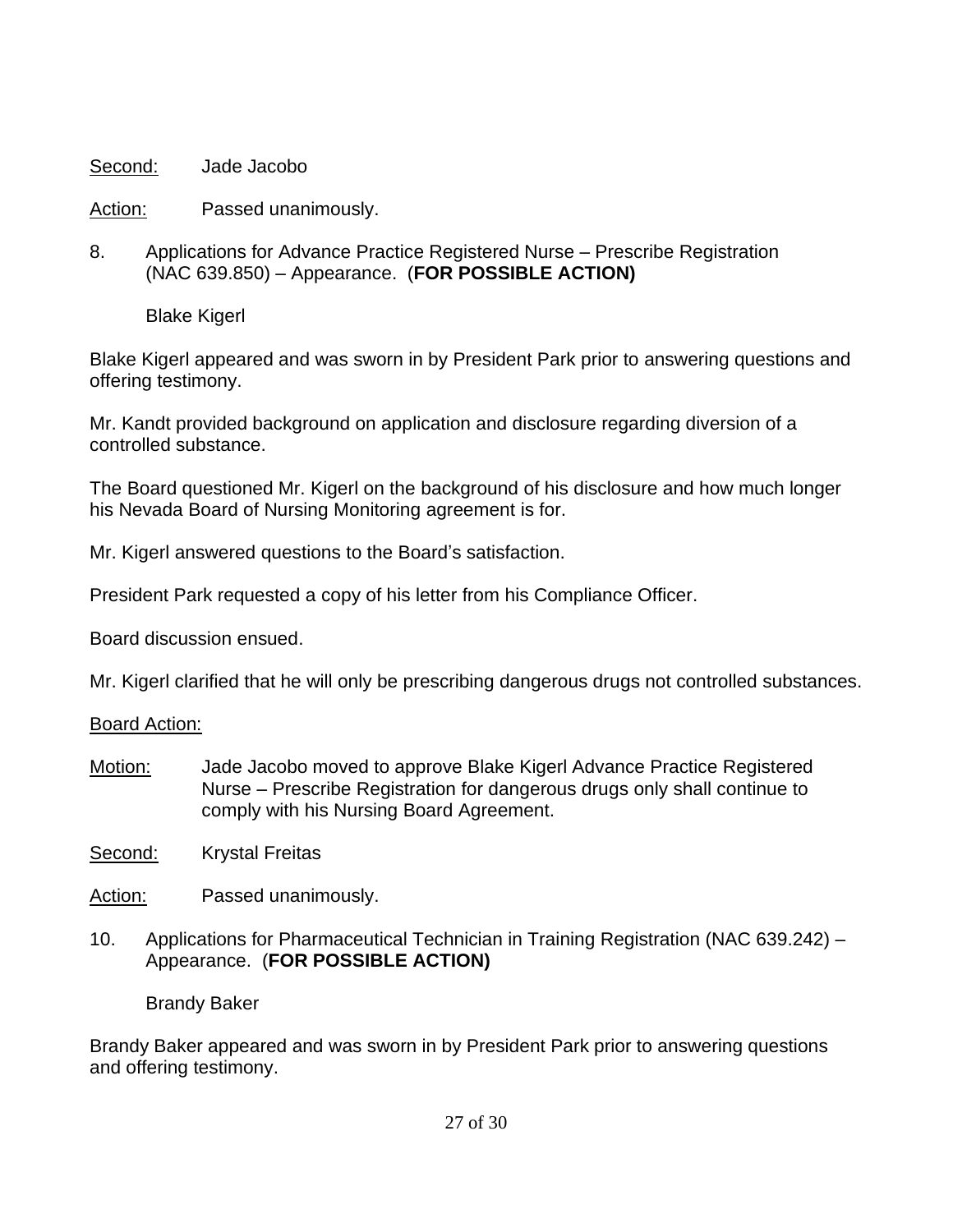Mr. Kandt provided background on application and disclosure regarding petty larceny.

Rolf Zakariassen disclosed that he was previously the Managing Pharmacist at CVS Store No. 9974 but stated that he could participate in this matter fairly and without bias.

The Board questioned Ms. Baker on the events that occurred with her disclosure and if she has applied to Renown previously.

Ms. Baker answered questions to the Board's satisfaction.

Rolf Zakariassen commented that the Managing Pharmacist transferred, so an updated application is needed.

Board discussion ensued.

## Board Action:

- Motion: Jade Jacobo moved to approve Pharmaceutical Technician in Training Registration for Brandy Baker pending favorable substance abuse disorder evaluation and an updated application with the current managing pharmacist signature or updated practice location.
- Second: Wayne Mitchell
- Action: Passed unanimously.
- 11. Application for Pharmacist Registration by Reciprocation NRS 639.134) Appearance (**FOR POSSIBLE ACTION**)

Kurt Howe

Kurt Howe appeared and was sworn in by President Park prior to answering questions and offering testimony.

Mr. Keegan provided background on application and disclosure regarding diversion of a controlled substance.

Mr. Howe provided clarification on the events that occurred with his disclosure and reason for applying in Nevada.

Board discussion ensued.

Motion: Jade Jacobo moved to approve Application for Pharmacist Registration by Reciprocation for Kurt Howe as long as he stays compliant with his Georgia Board Order.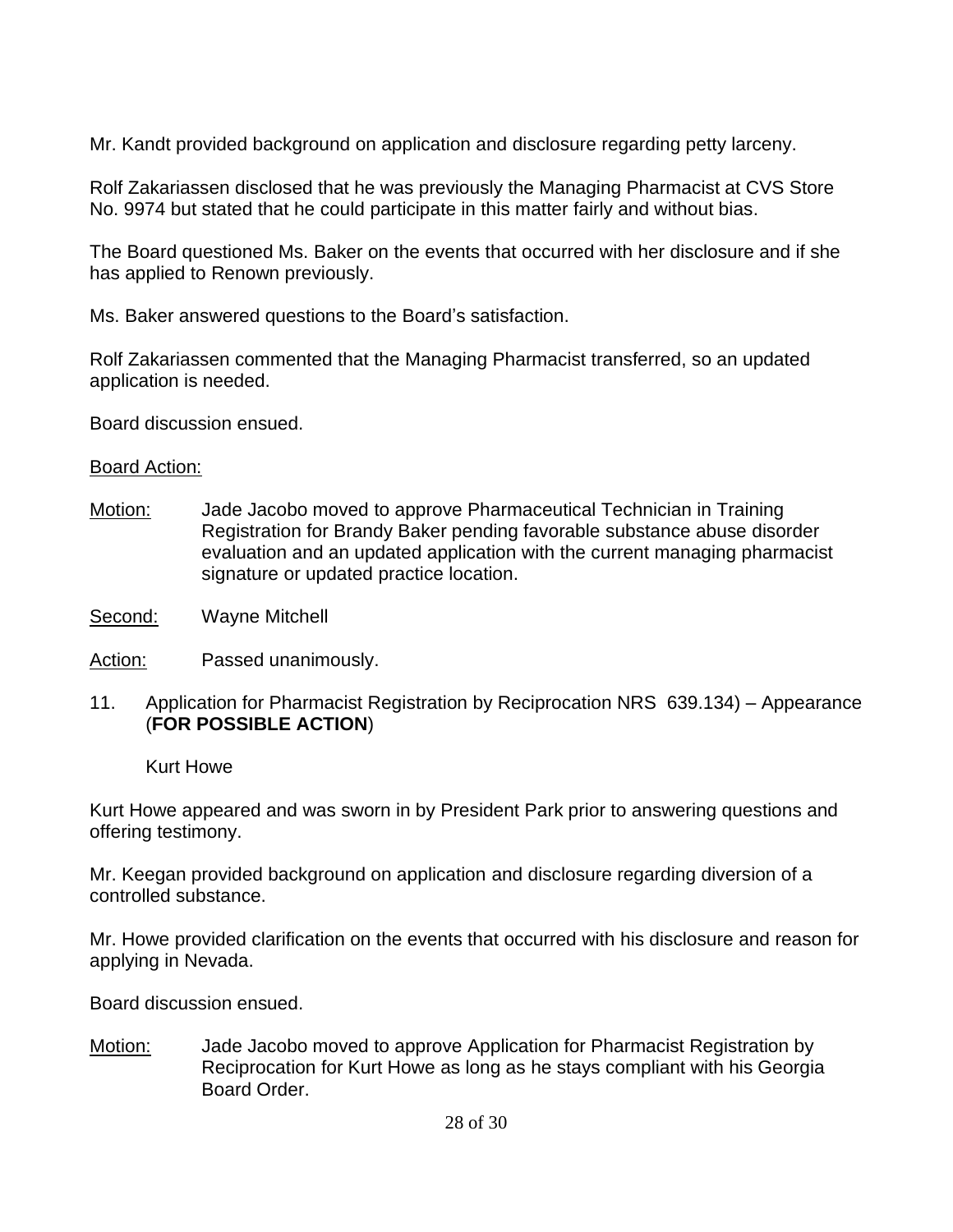## Second: Krystal Freitas

Action: Passed unanimously.

## 15. Applications for Nevada Wholesaler License (NRS 639.233) – Appearance (**FOR POSSIBLE ACTION**)

Greenbay Specialty Pharmacy – Las Vegas, NV – Background Check completed in compliance with NRS 639.500 - No Disqualifying Events – No Disclosures

Kardam Phjabi, Designated Representative, appeared and was sworn in by President Park prior to answering questions and offering testimony.

Mr. Keegan provided background on application.

The Board questioned the business model, where they are ordering products, how will they separate the pharmacy from the wholesaler side, and how Mr. Phjabi knows the owners.

Board discussion ensued.

The Board has concerns regarding the layout and business model.

President Park offered if Greenbay Specialty Pharmacy would table their application to change the wholesaler's name and address the concerns of the Board.

Mr. Phjabi agreed to the table application.

President Park tabled application at Mr. Phjabi's request.

18. Discussion and Possible Action on Adoption of Emergency Regulation pursuant to NRS 233B.0613 to authorize pharmacists and other healthcare professionals to dispense oral medications for the treatment of COVID-19 subject to certain conditions. **(FOR POSSIBLE ACTION)**

There was no emergency regulation.

19. General Counsel Report. Note: The Board may exclude the public for a report on potential or existing litigation pursuant to NRS 241.015(3)(b)(2).

There was no General Counsel Report.

23. Public Comment March 3 2022, 5:00 PM

There was no public comment.